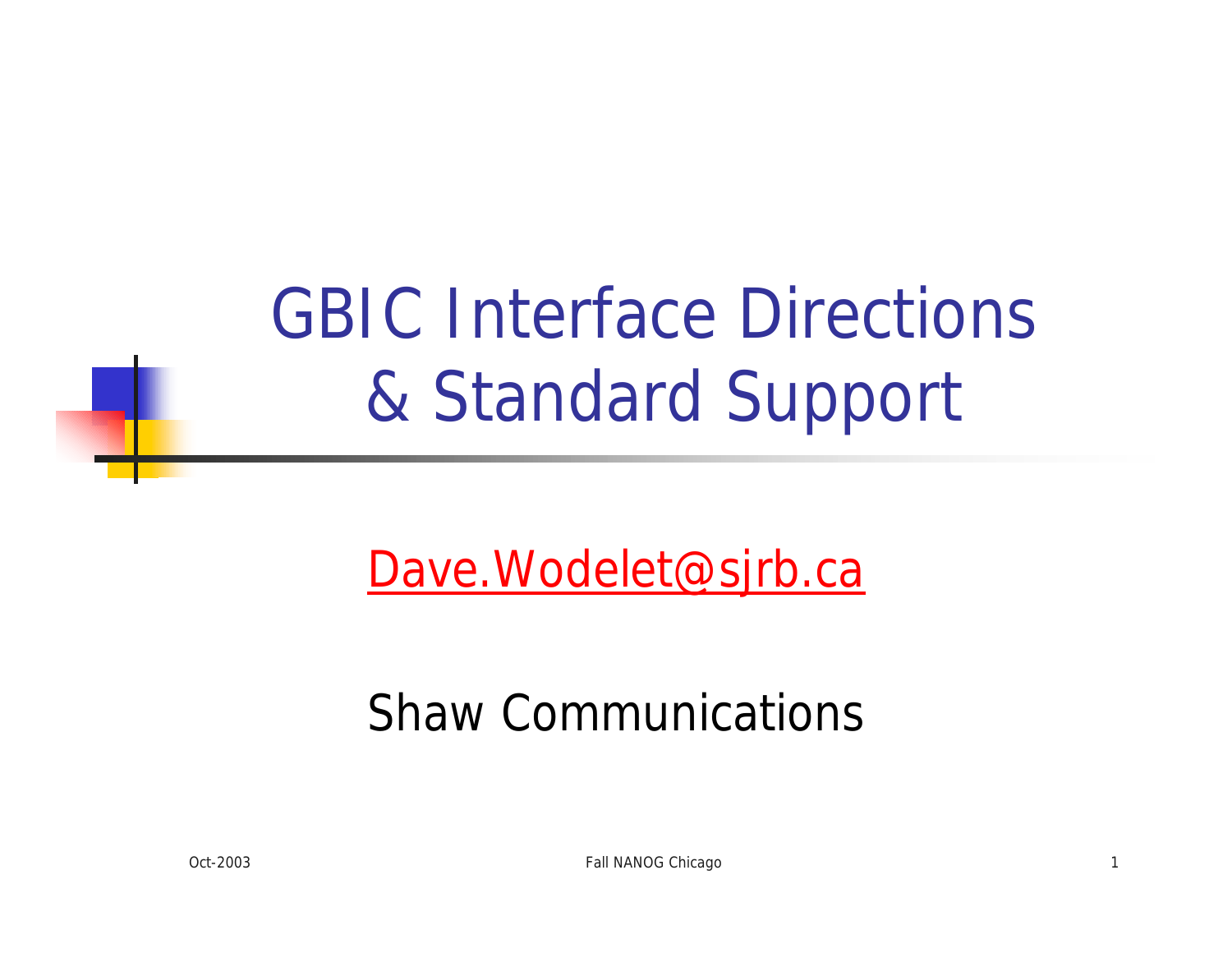## Overview of Talk

- **N** Whirlwind GBIC Tour/Overview
- **NAT's good about GBICS**
- **N** Vendor Directions
- **N** What's the problem
- **N** What's the solution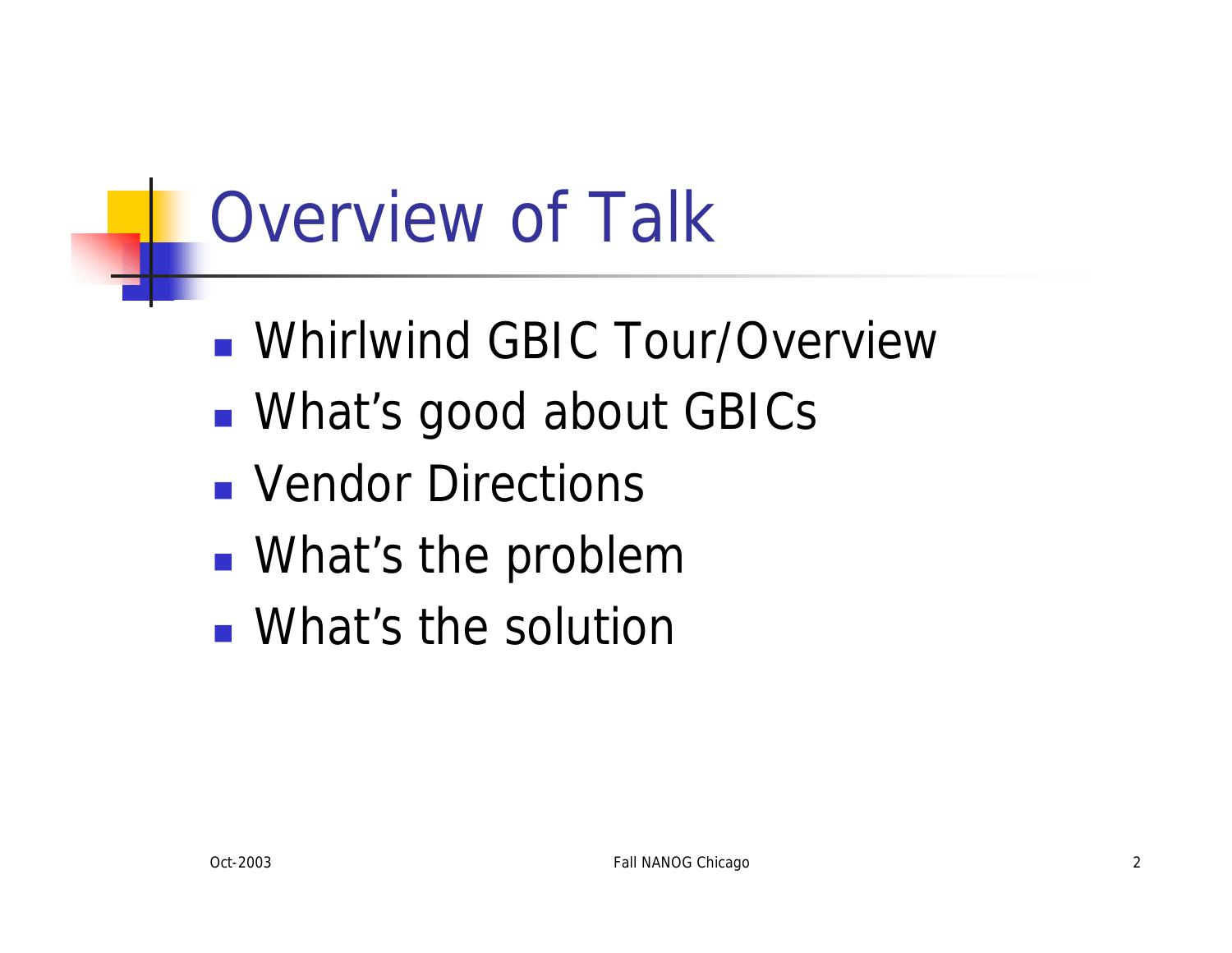- <sup>n</sup> GBIC
	- <sup>n</sup> **G**iga**B**it **I**nterface **C**onverter
- **First introduced in 1999**
- **n** Originally specified for Fiber Channel
- **Become the standard for Gigabit** Ethernet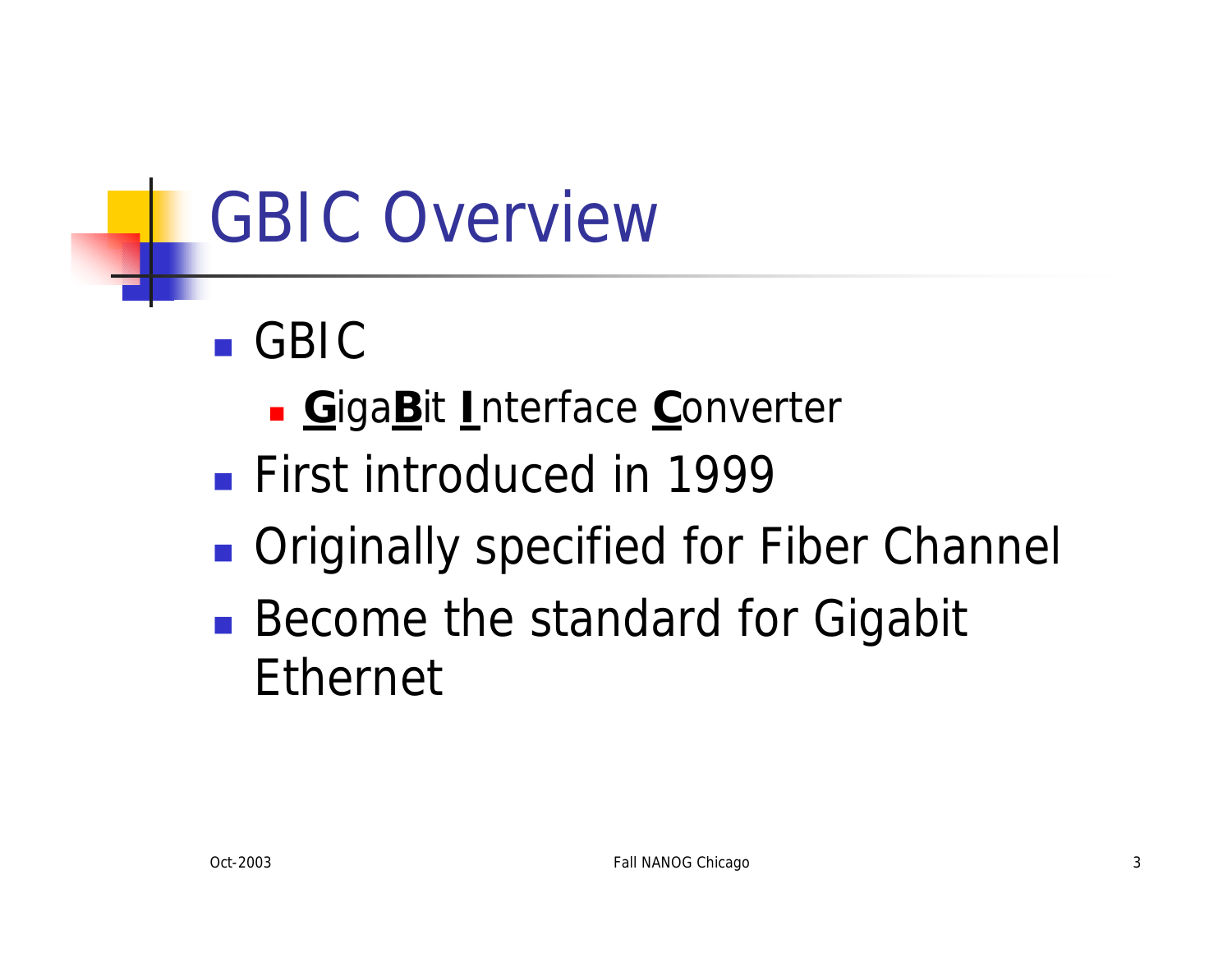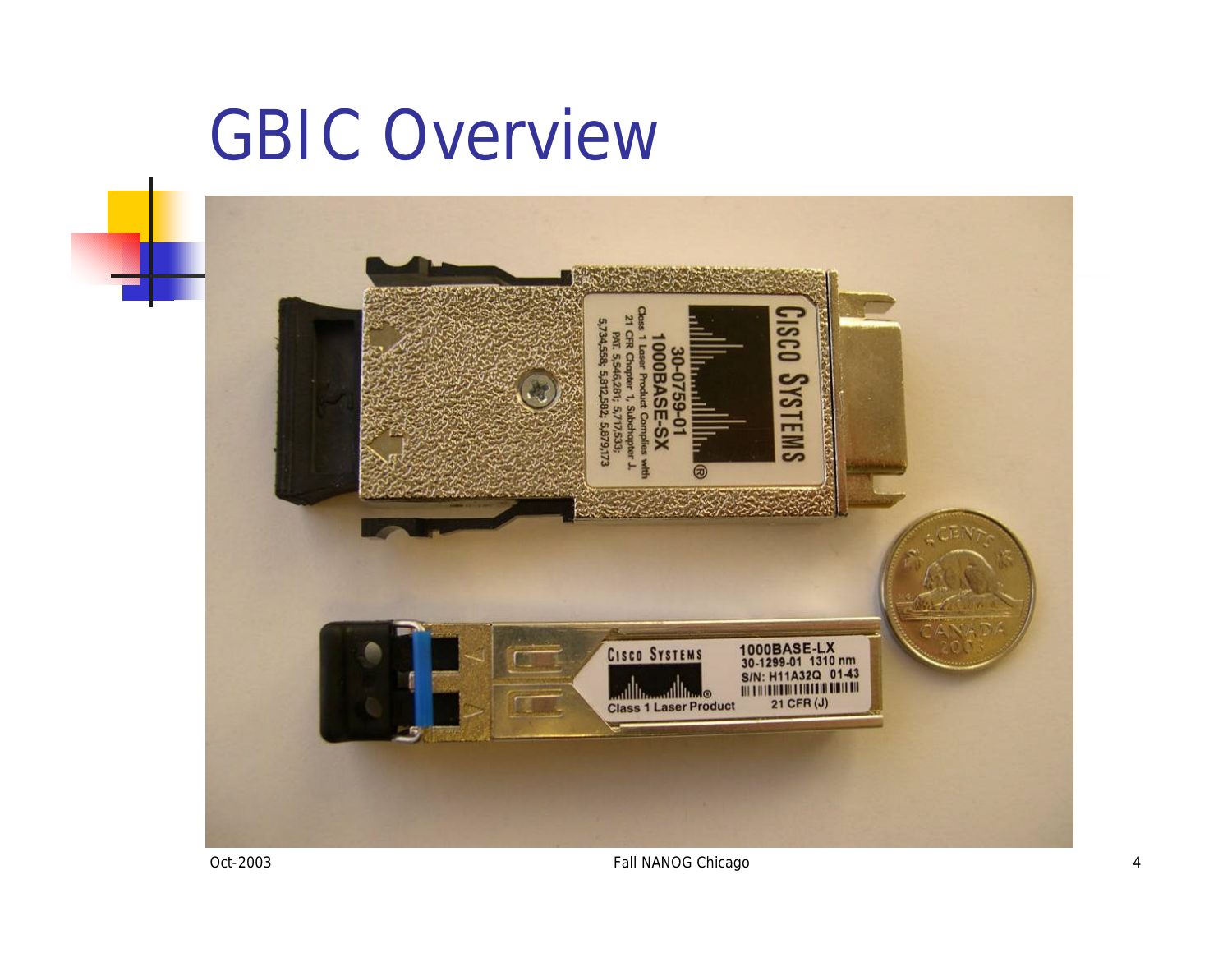- SFP GBIC
	- **n** Small Form-factor Plugable
	- **Required for higher density cards**
	- Also called…
		- **n** Mini-GBICs
		- <sup>n</sup> **SFF GBICs** (**S**mall **F**orm **F**actor)
		- <sup>n</sup> **GLC**s
		- <sup>n</sup> **New GBICs**
		- **n** "Next Generation" GBIC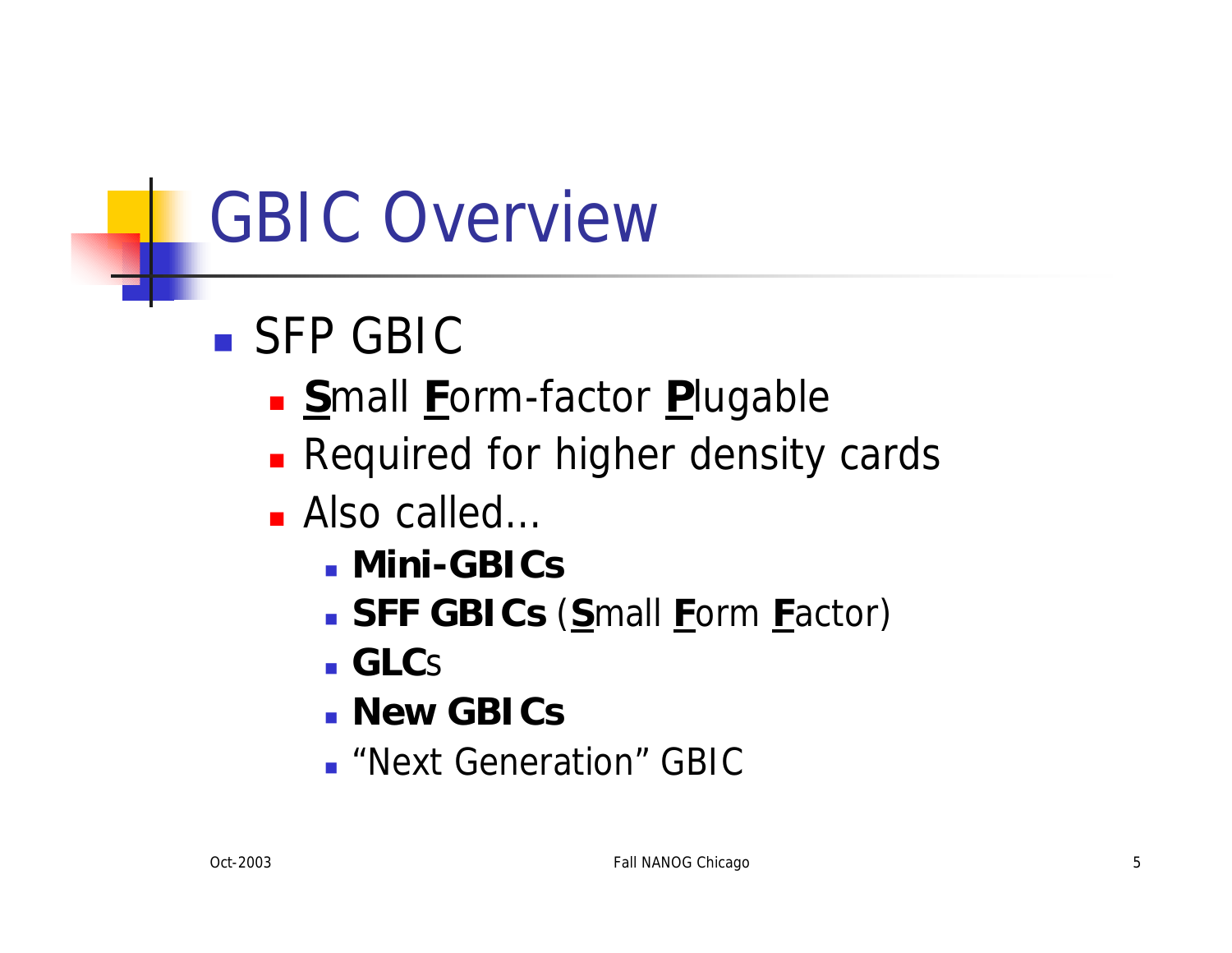- **N XFP GBIC** 
	- **n** "Next Generation" GBIC
	- Up to 10 Gbps (SFP up to 2.5 Gbps)
	- **Similar size to SFP but longer**
	- http://www.xfpmsa.org/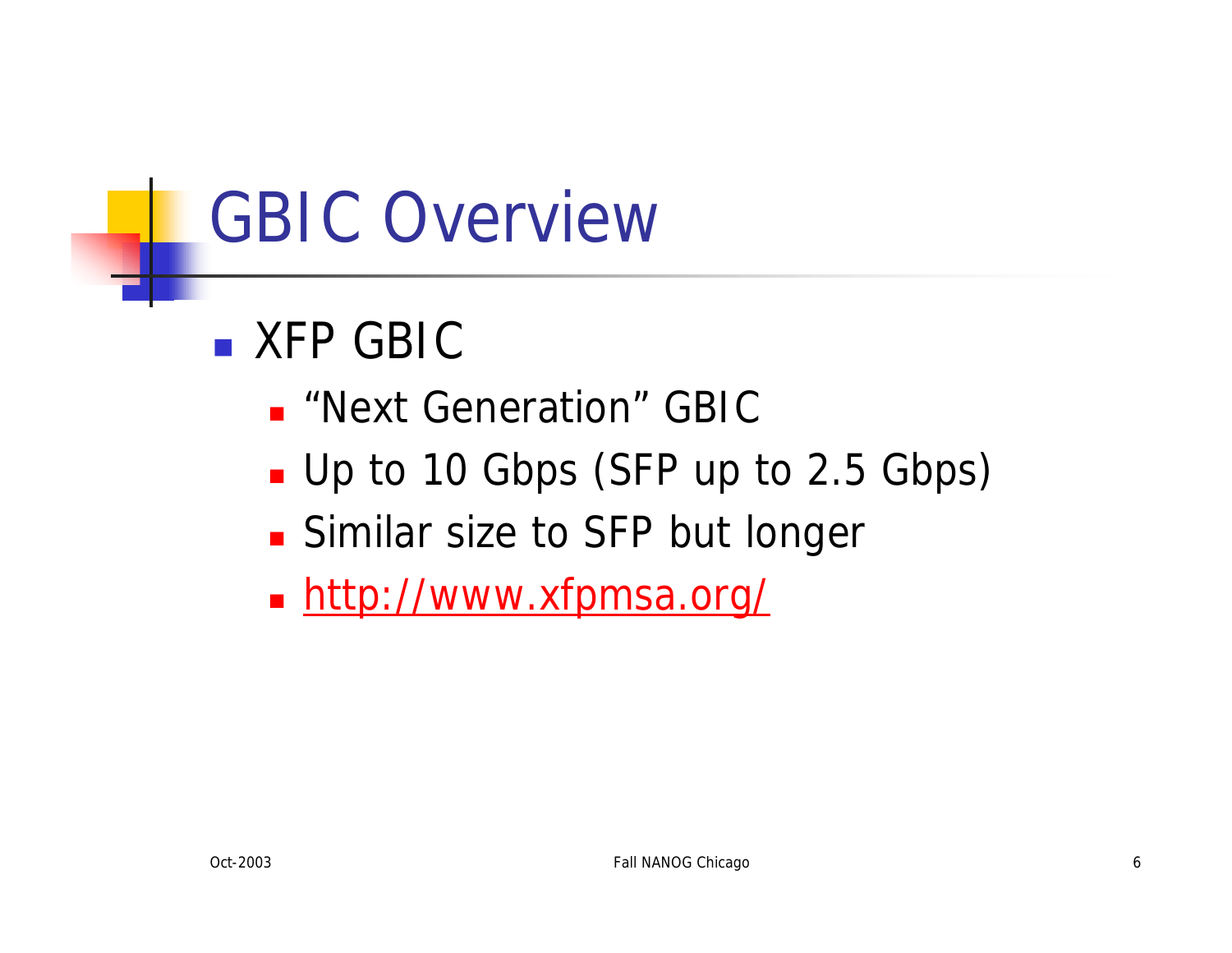Terminology

**n** "SFP" or "SFP GBIC" **n** Smaller form factor GBIC

#### <sup>n</sup> "GBIC"

**n** Original / Larger GBICs ■ …or all GBICs (generically)... … where **size doesn't matter**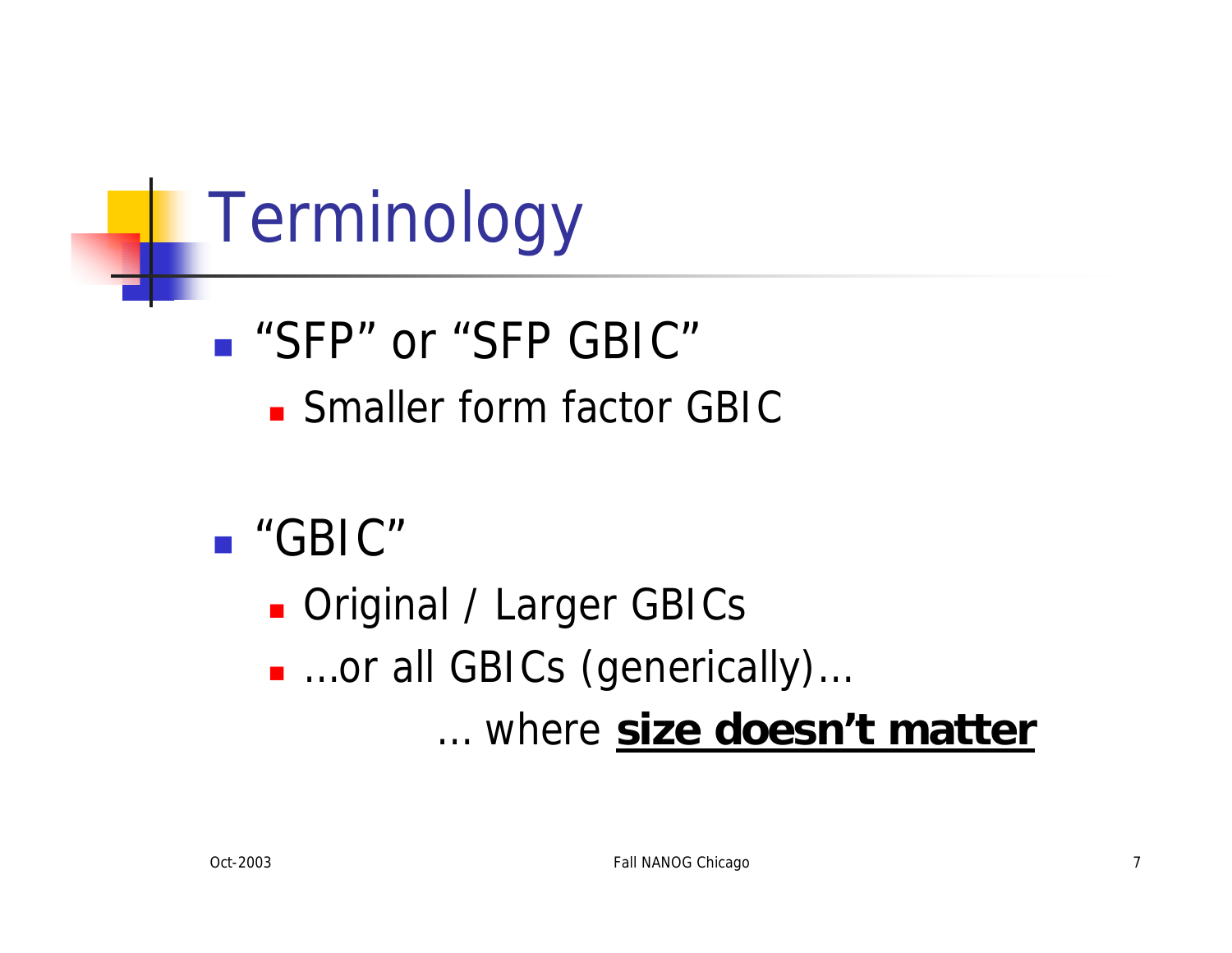- <sup>n</sup> SX
- <sup>n</sup> LX
- $\blacksquare$  LX70 (ZX)
- Copper
- <sup>n</sup> CWDM
- <sup>n</sup> DWDM
- **n** SONET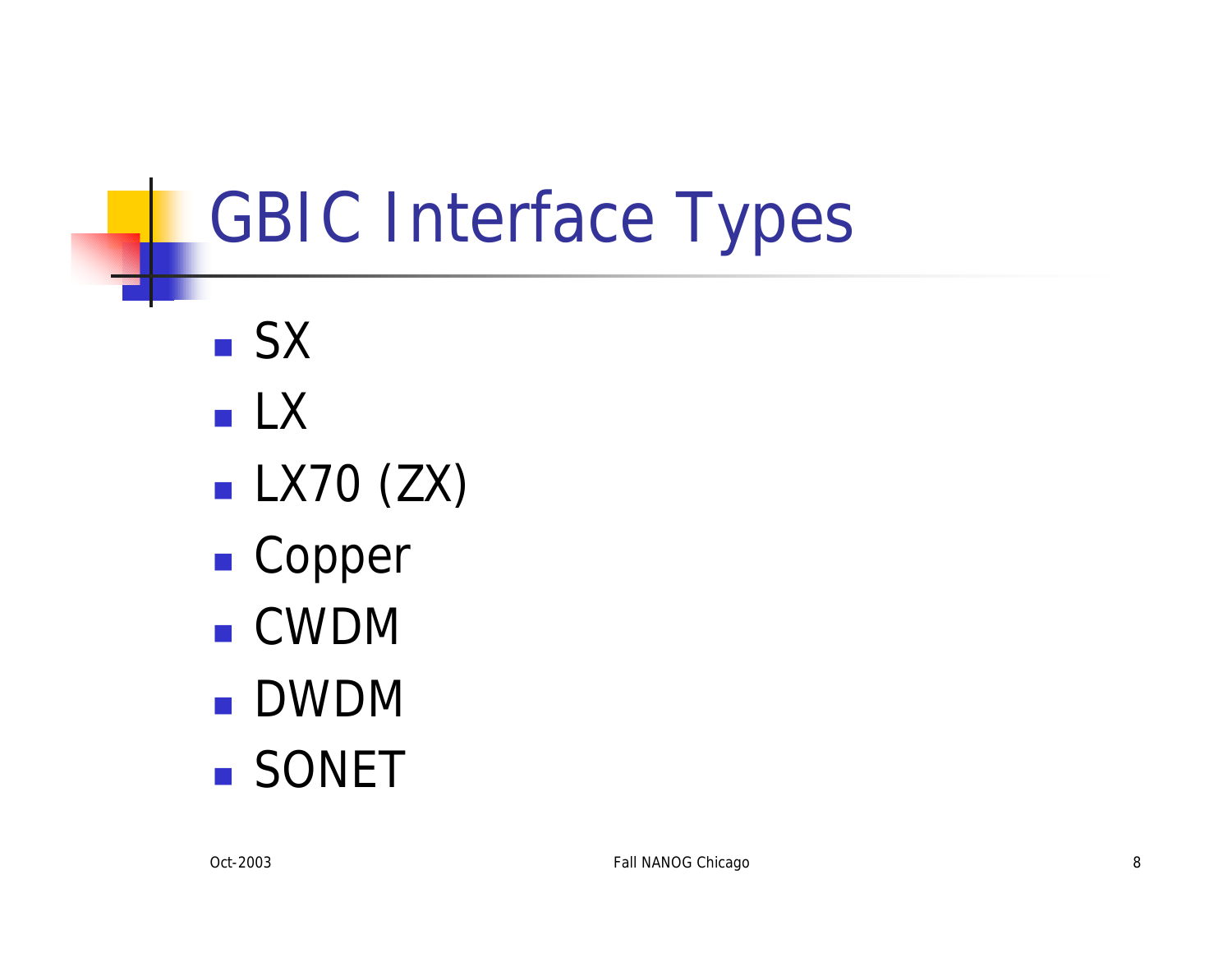<sup>n</sup> SX <sup>n</sup> MM fiber (850nm) – **½ Km**. <sup>n</sup> LX <sup>n</sup> SM fiber (1310nm) – **10 Km**.  $\blacksquare$  LX70 (ZX) <sup>n</sup> SM fiber (1550nm) – **80 Km**. Newer "Smart" GBICs can do MM or SM up to 10 Km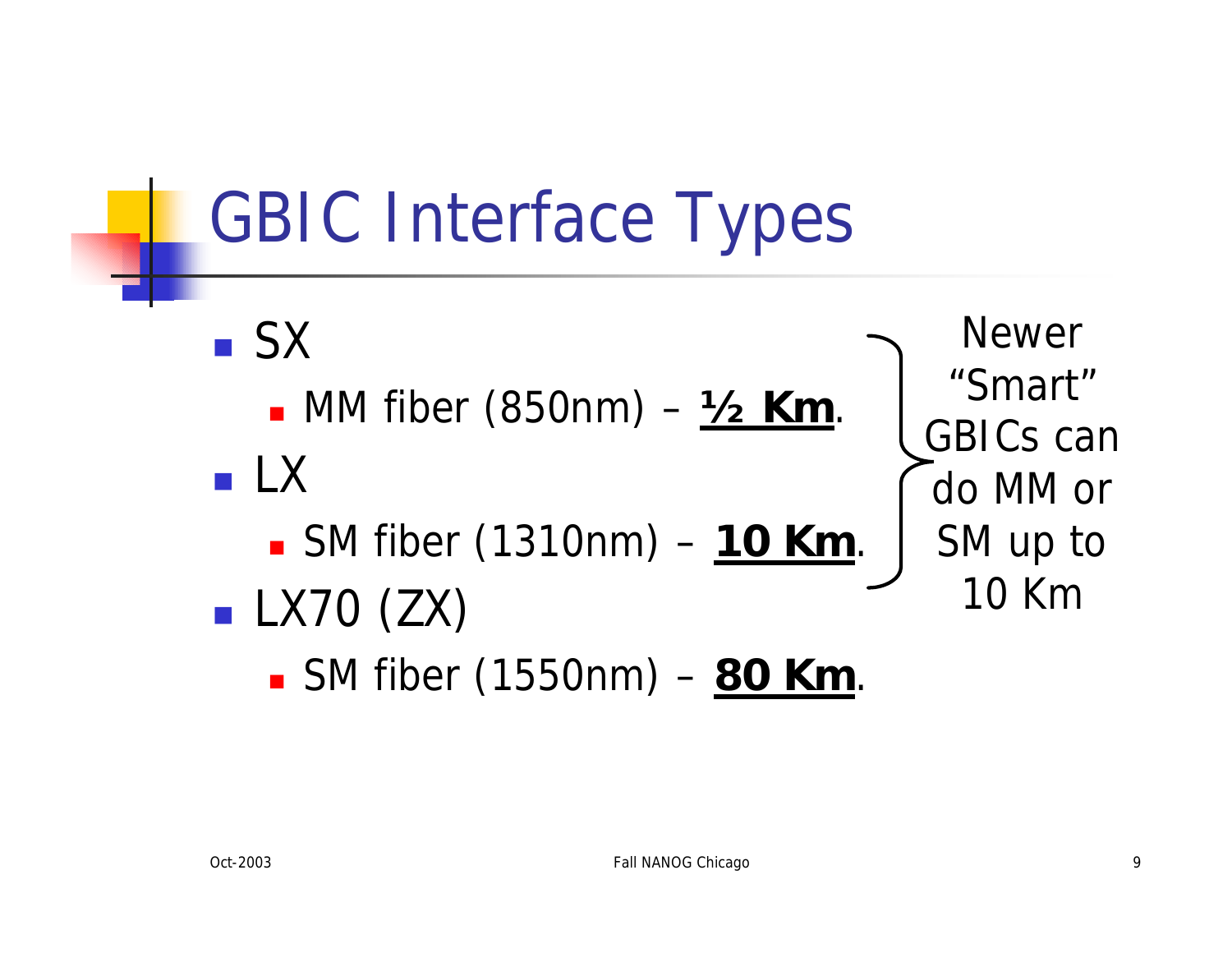- Copper
	- $\blacksquare$  100 meters
- <sup>n</sup> CWDM
	- $-140$  Km.
	- 8 wavelength common (18 possible)
- <sup>n</sup> DWDM
	- $-140$  Km.
	- 45 wavelength common (176 possible)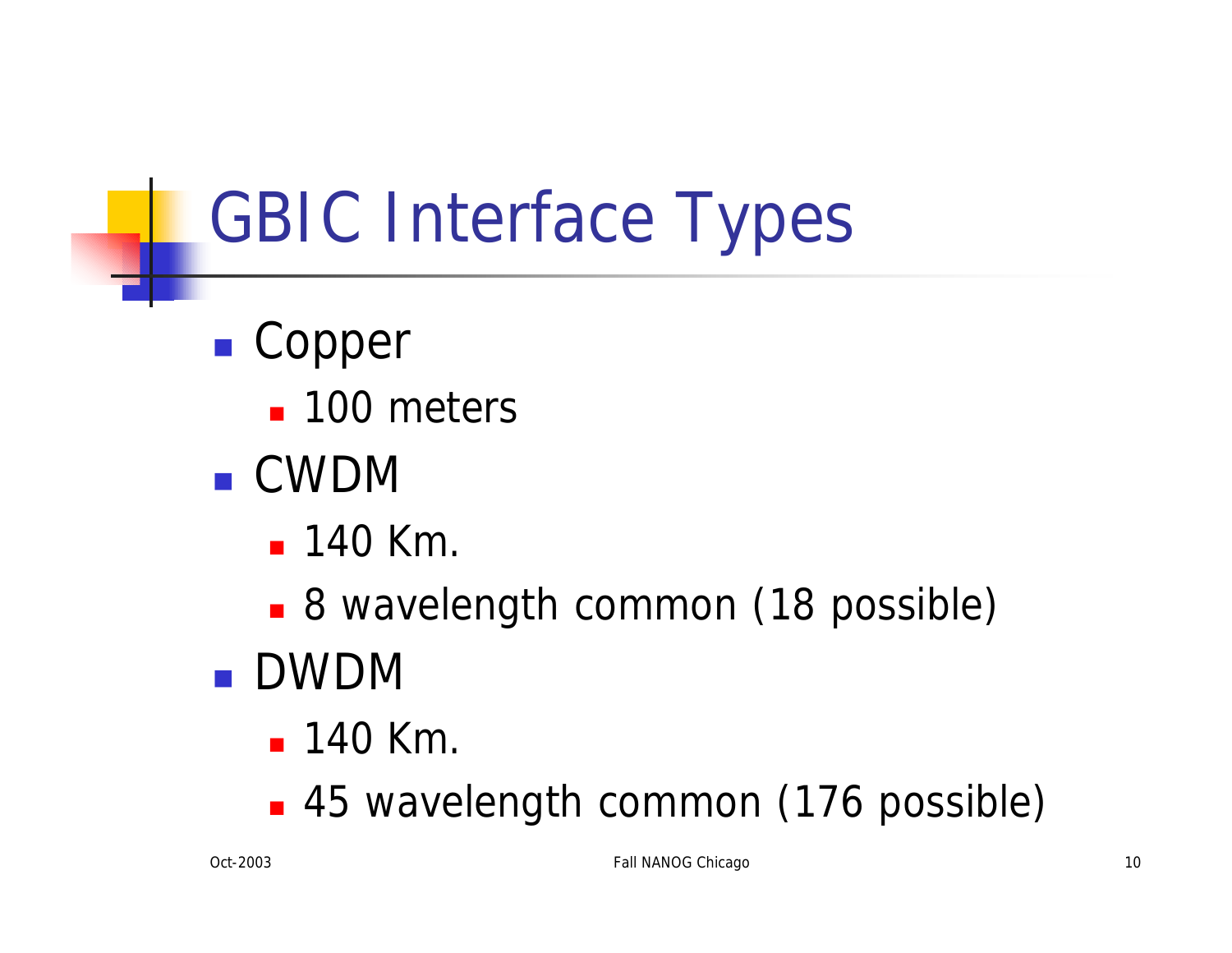#### **n** SONET

- **OC48** (quite new)
- **OC192** (near future)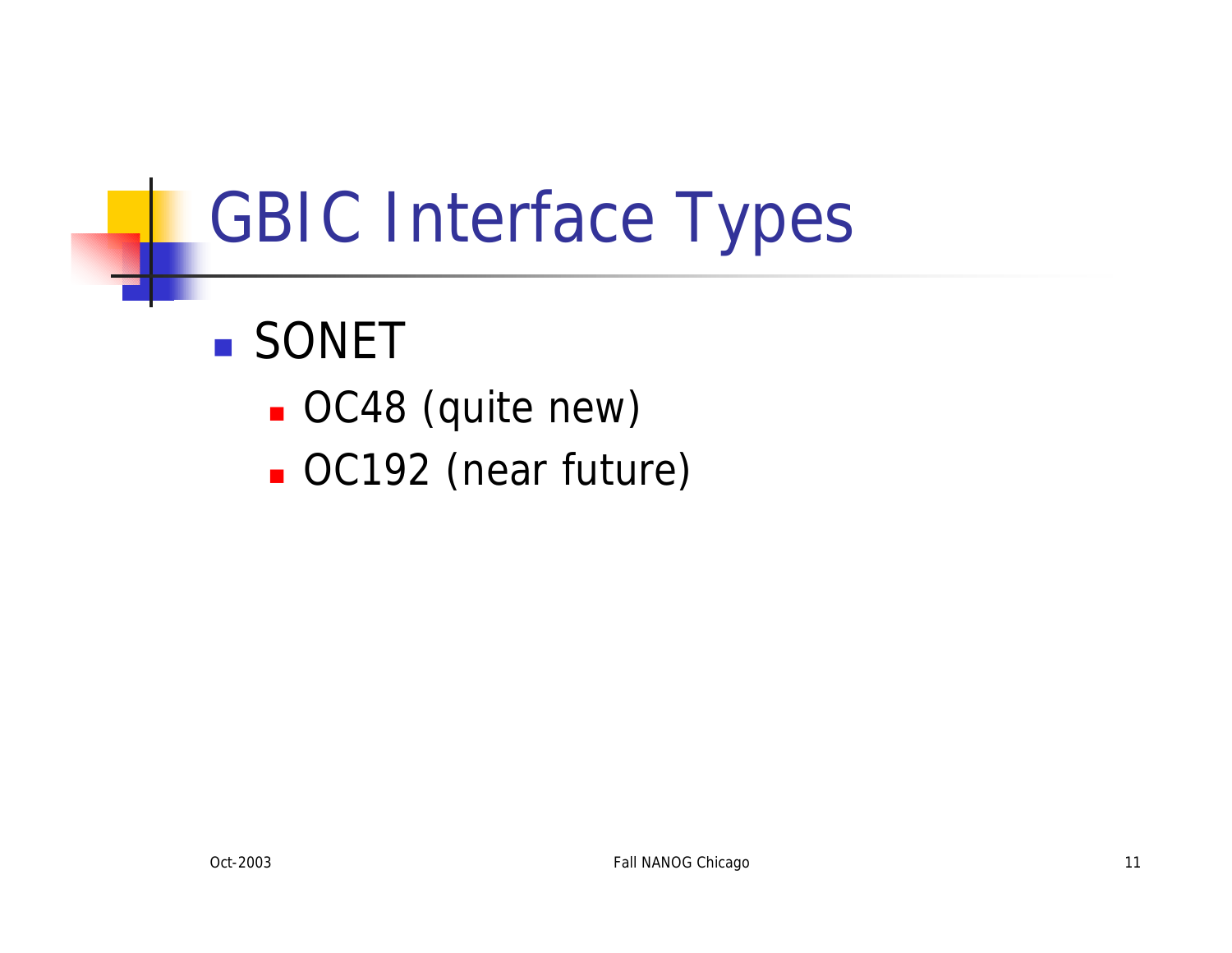# GBIC Standards

- <sup>n</sup> IEEE
	- For SX and LX GBICs (large form factor)
	- nttp://www.schelto.com/802\_3/1Gig/index.htm
- <sup>n</sup> MSA
	- **n M**ulti-Source Agreement
	- **n** Cover all other GBICs (including the SFP)
	- nttp://schelto.com/SFP/
- **EXECUTE:** 802.X Standards
	- nttp://standards.ieee.org/getieee802/new.html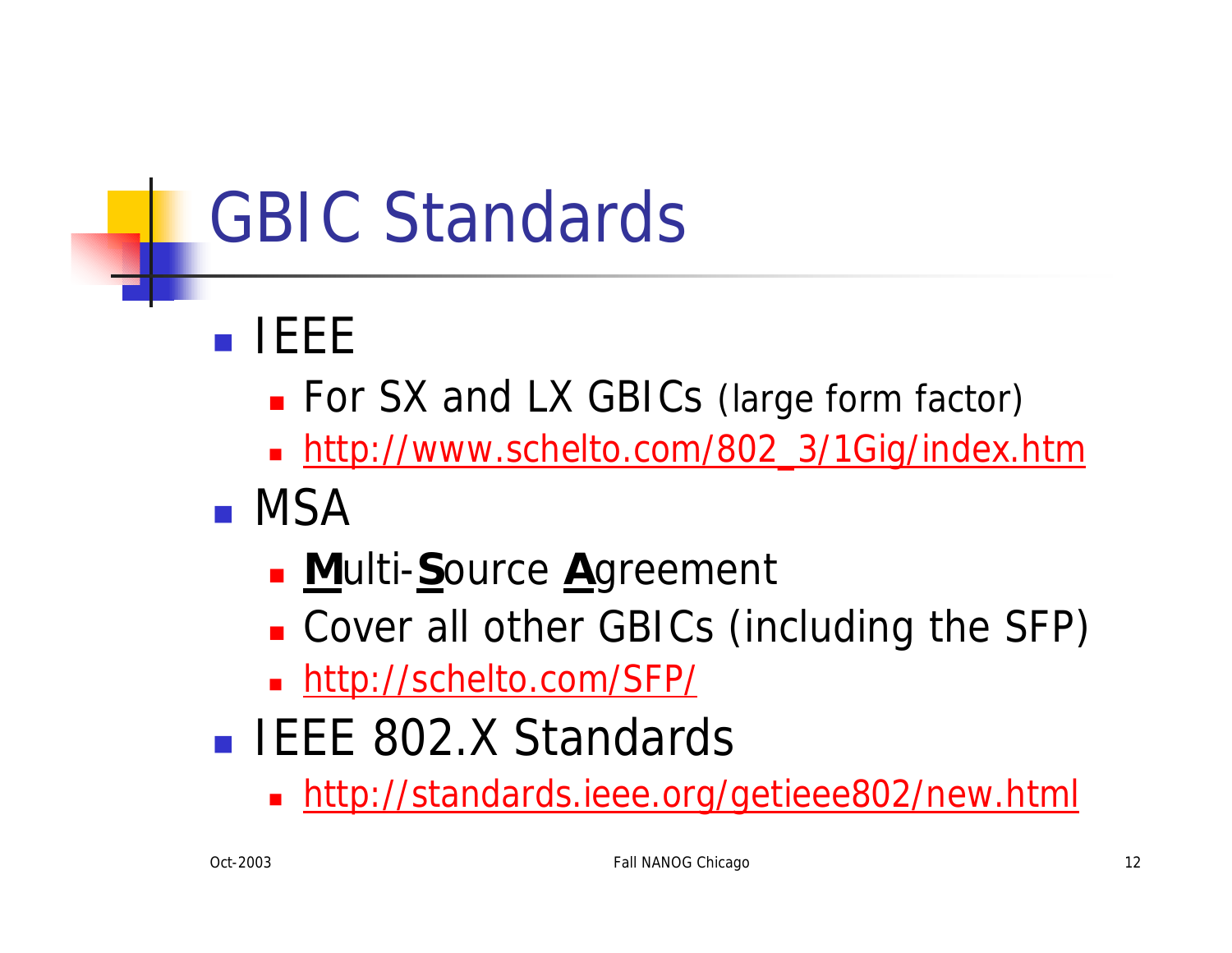# GBIC Manufacturers (OEMs)

■ GBIC Standardization created a niche manufacturing market

- A few major GBIC manufactures (OEMs)
	- **n** Finisar
	- **n** Agilent

<sup>n</sup> …

**- IBM / JDS Uniphase**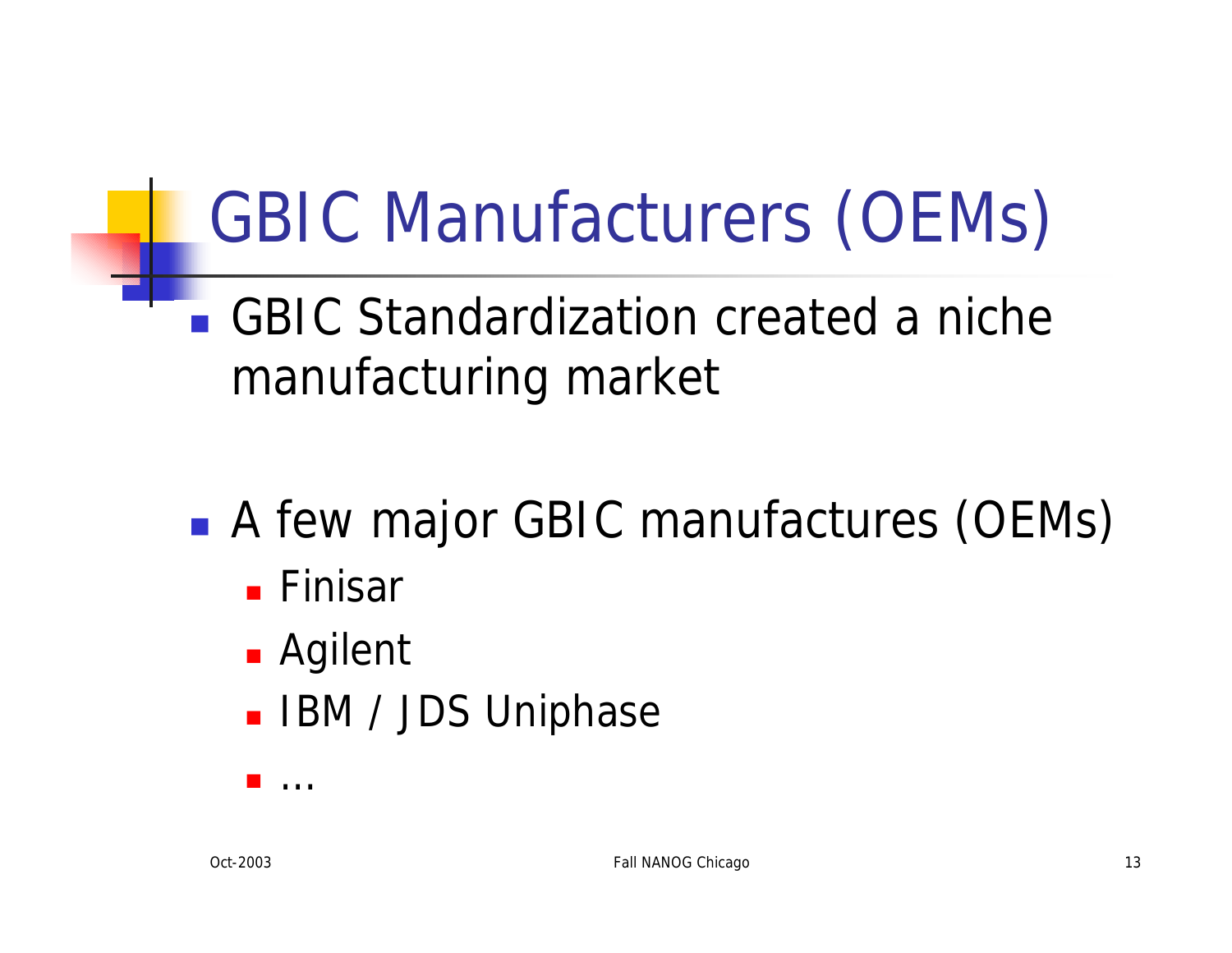# Equipment Vendor's GBICs

- None of the large network equipment vendors actually make their own GBICs
	- $Cisco$
	- $E$ Fxtreme
	- **Juniper**
	- $E$  Etc...
- **n** They just remarket those from one of the major GBIC OEMs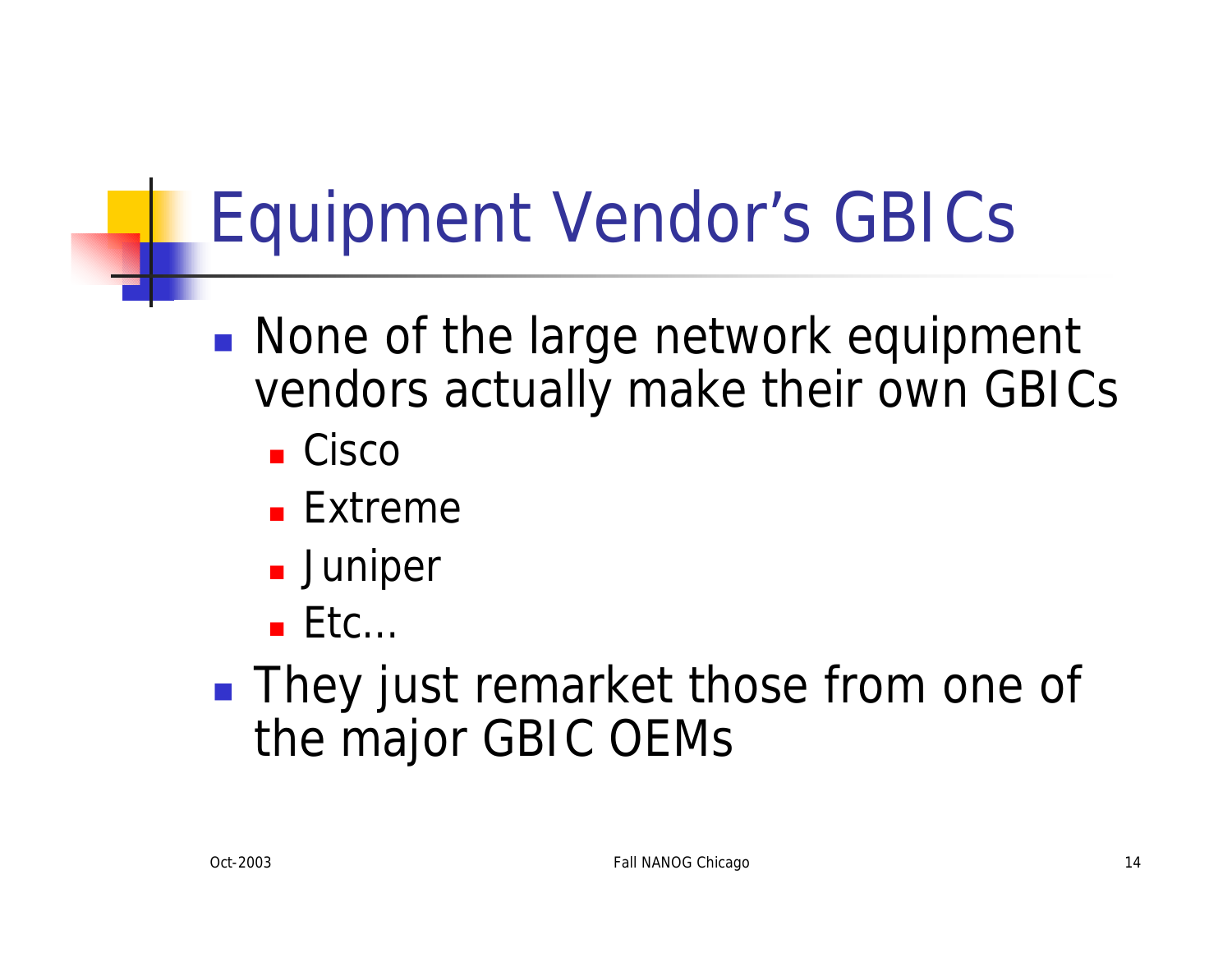- **n** Versatility
	- Change GBIC to change distance
	- Change GBIC to change technologies...
		- **n** Optical
		- Copper
		- <sup>n</sup> CWDM
		- <sup>n</sup> DWDM
		- **SONET**

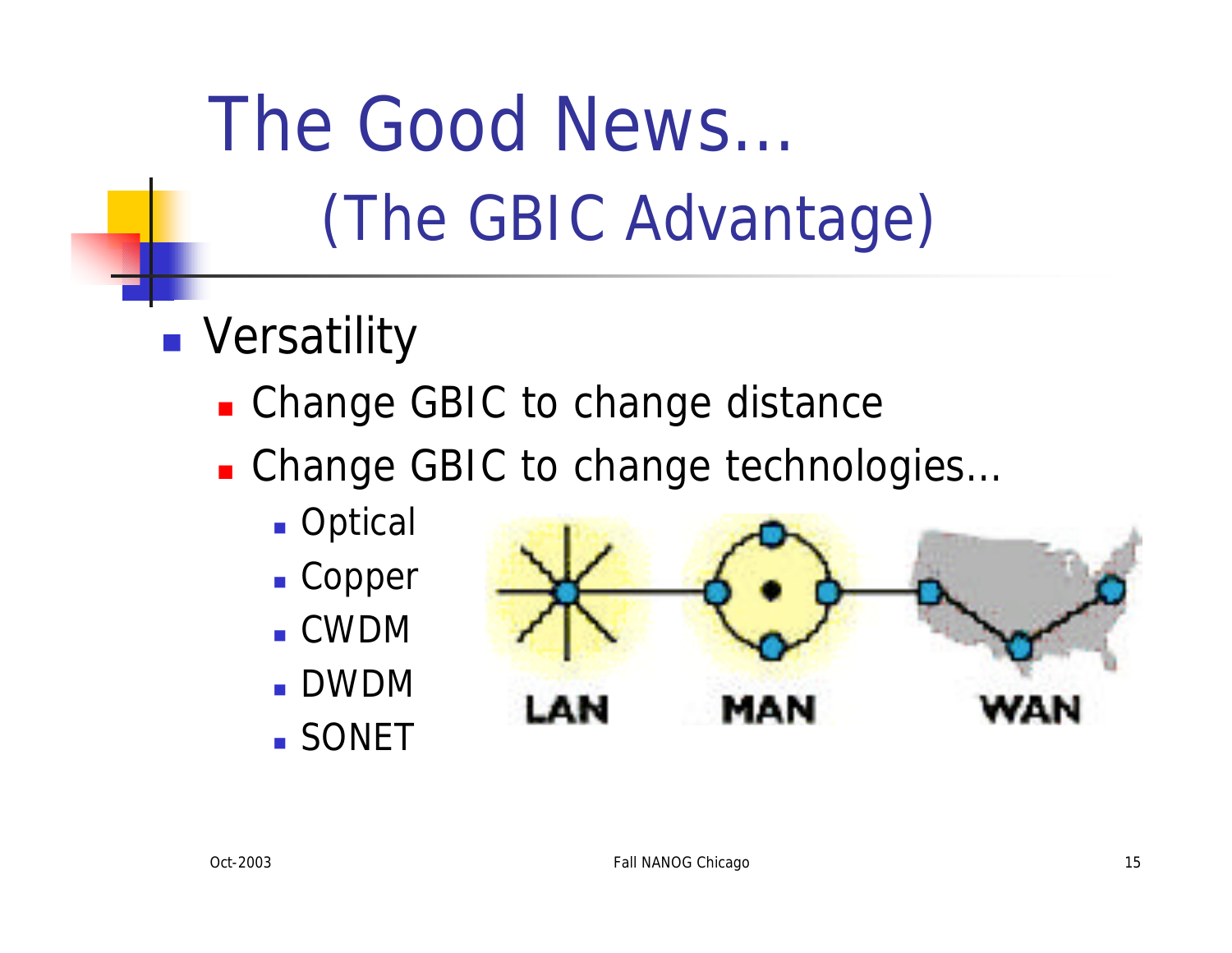- **n** Investment Protection
	- $\blacksquare$  Keep card Replace GBIC
	- Keep GBIC Replace card
- **n** Minimized downtime during changes
	- $\blacksquare$  Hot swappable
	- **Plug and Play**
- **Faster time to market for new** technologies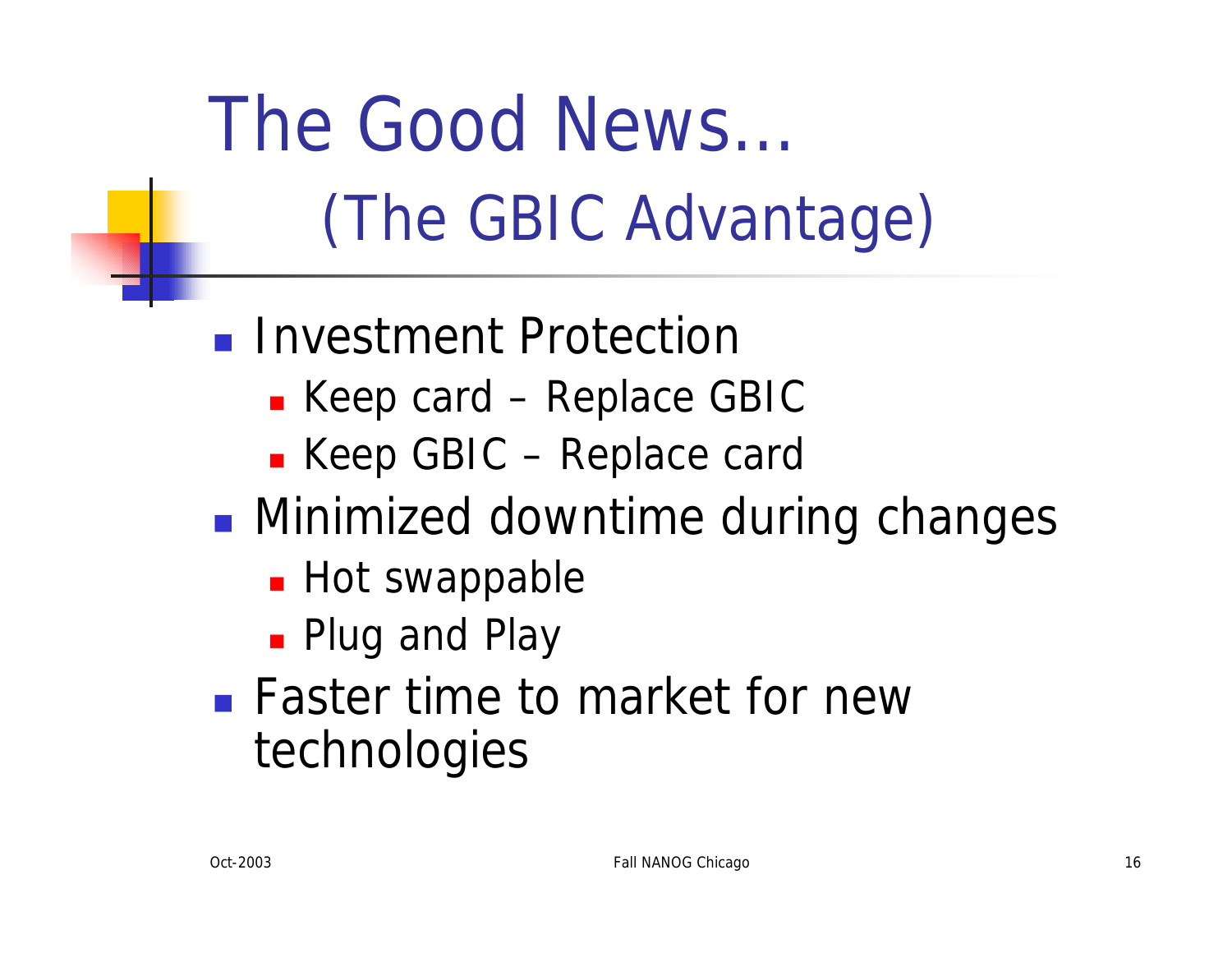■ "Pay-as-You-Populate" cost structure

- **n** Increased reliability
	- **Larger** "field tests" trials
	- **Recall GBIC not entire line card**
- **Better availability** 
	- **n** More places to buy from
	- **Assured supply to meet market demand**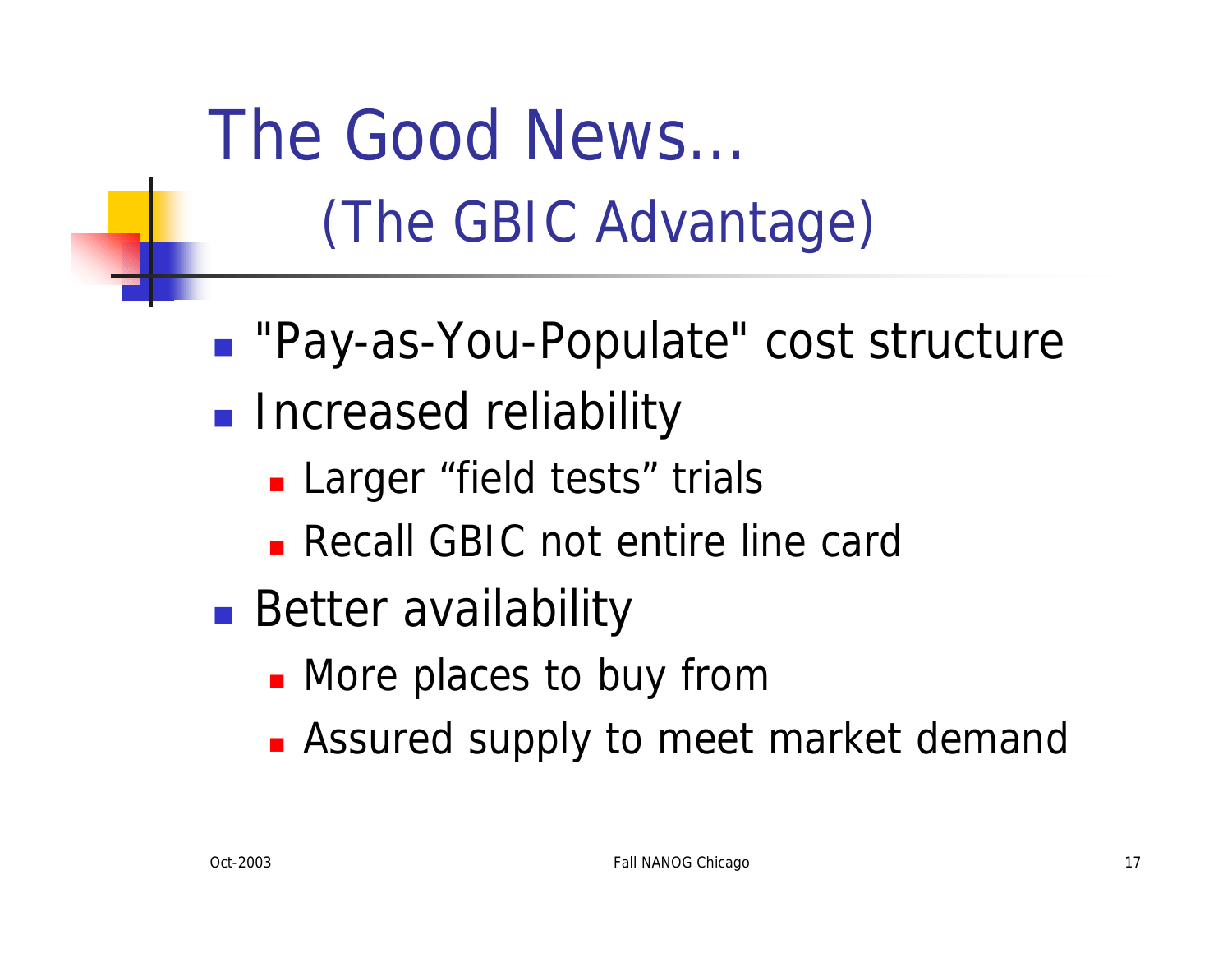■ Sparing & Support Advantages

- **Reduced inventory costs** 
	- Only one of each type
	- …Not one of each type for each vendor

 $\blacksquare$  Multiple sources = quicker replacements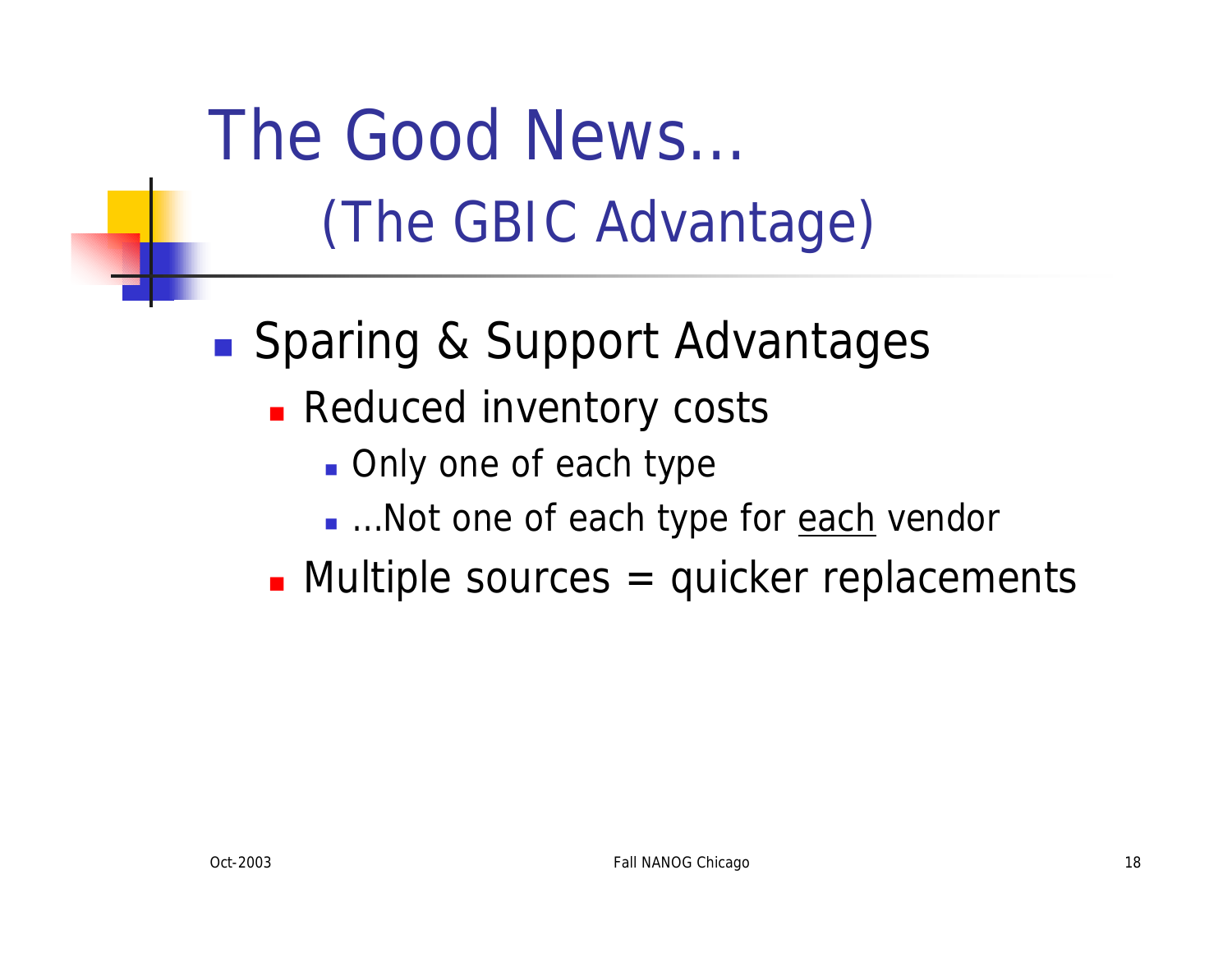- **Reduced costs** 
	- **Example ration allows for mass production**
- $\blacksquare$  Mass production  $=$  lower costs
	- **n** Lower costs for vendors
		- $=$  Lower costs for you  $(??)$
- $\blacksquare$  More competition  $=$  lower costs
	- **Equipment vendor not the only source**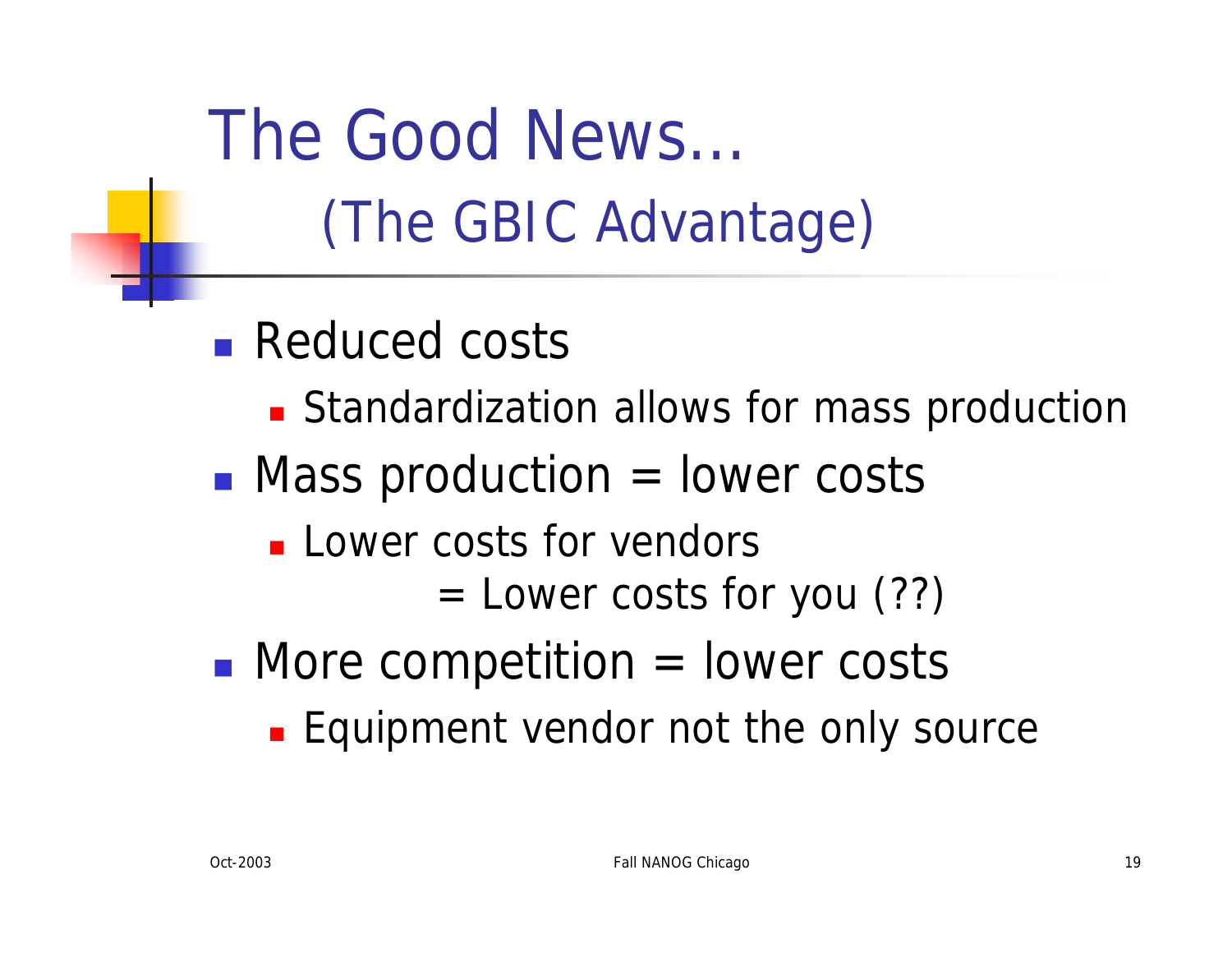### Relative Cost Comparison

| <b>GBIC</b><br><b>Type</b> | Vendor<br>Avg.Price | 3rd Party<br>Avg.Price | $\mathcal{P}$<br>Savings | $\%$<br>Saving |
|----------------------------|---------------------|------------------------|--------------------------|----------------|
| <b>SX</b>                  | \$4                 | \$1                    | \$3                      | 74%            |
| <b>LX</b>                  | \$9                 | \$3                    | \$6                      | 67%            |
| <b>ZX</b>                  | \$46                | \$18                   | \$28                     | 60%            |
| <b>CWDM</b>                | <b>NA</b>           | \$18                   | <b>NA</b>                | <b>NA</b>      |
| <b>DWDM</b>                | ΝA                  | \$28                   | ΝA                       | <b>NA</b>      |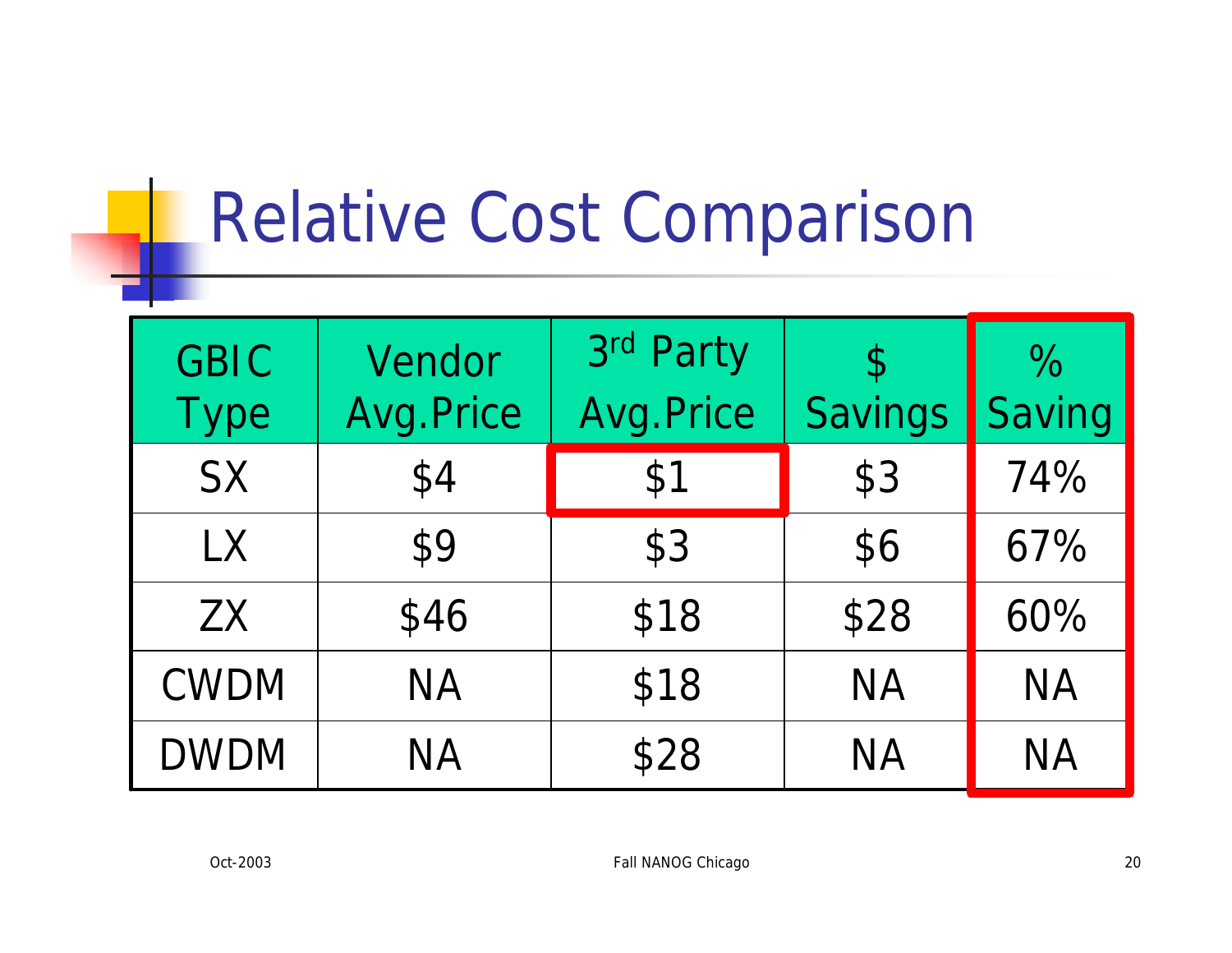### The Bad News…

<sup>n</sup> GBICs have readable EPROM

- **Manufacturer(OEM) name**
- **Manufacturer(OEM) part number**
- **N** Vendor/Reseller part number
- **Nandor/Reseller Specific fields**
- n etc $\dots$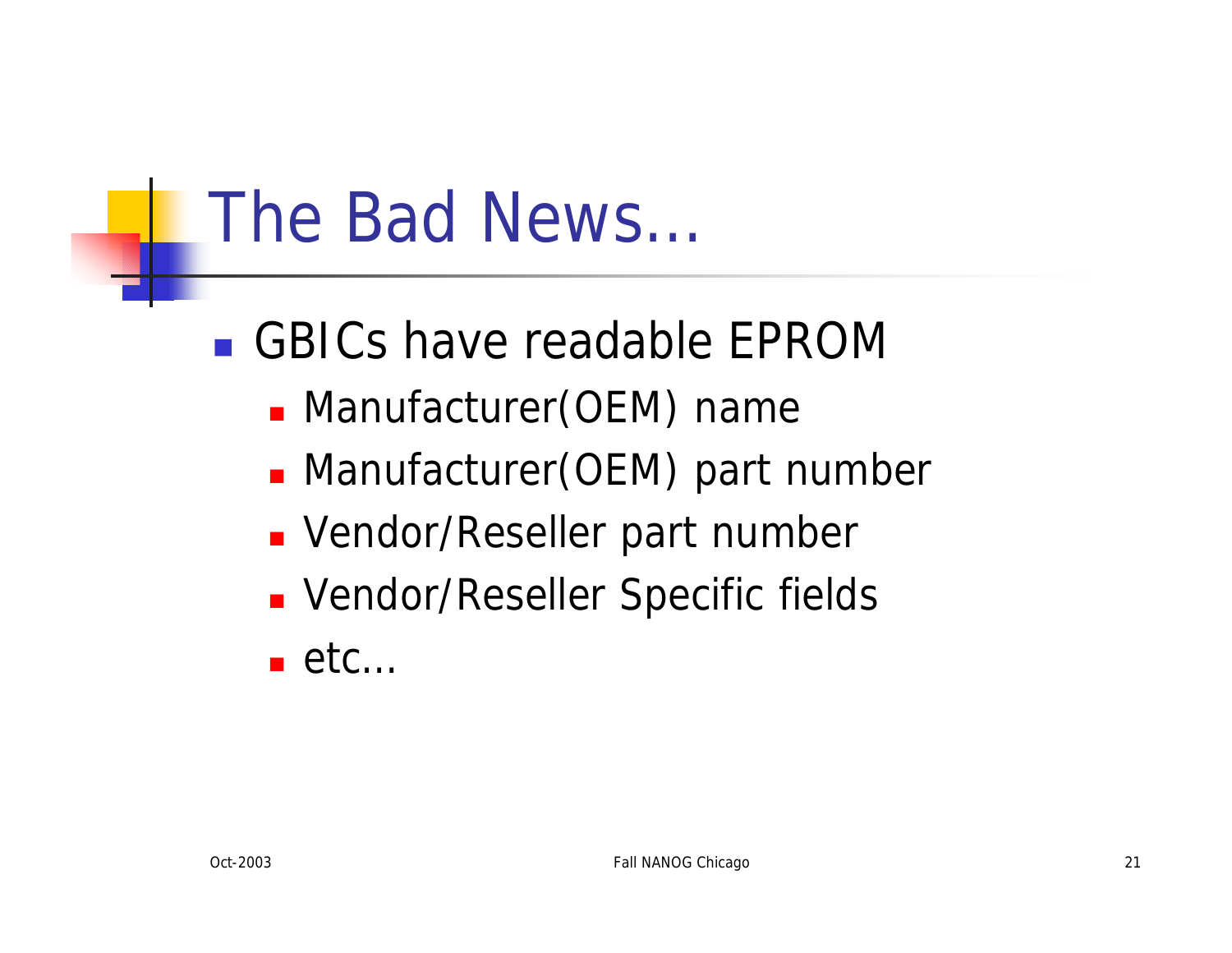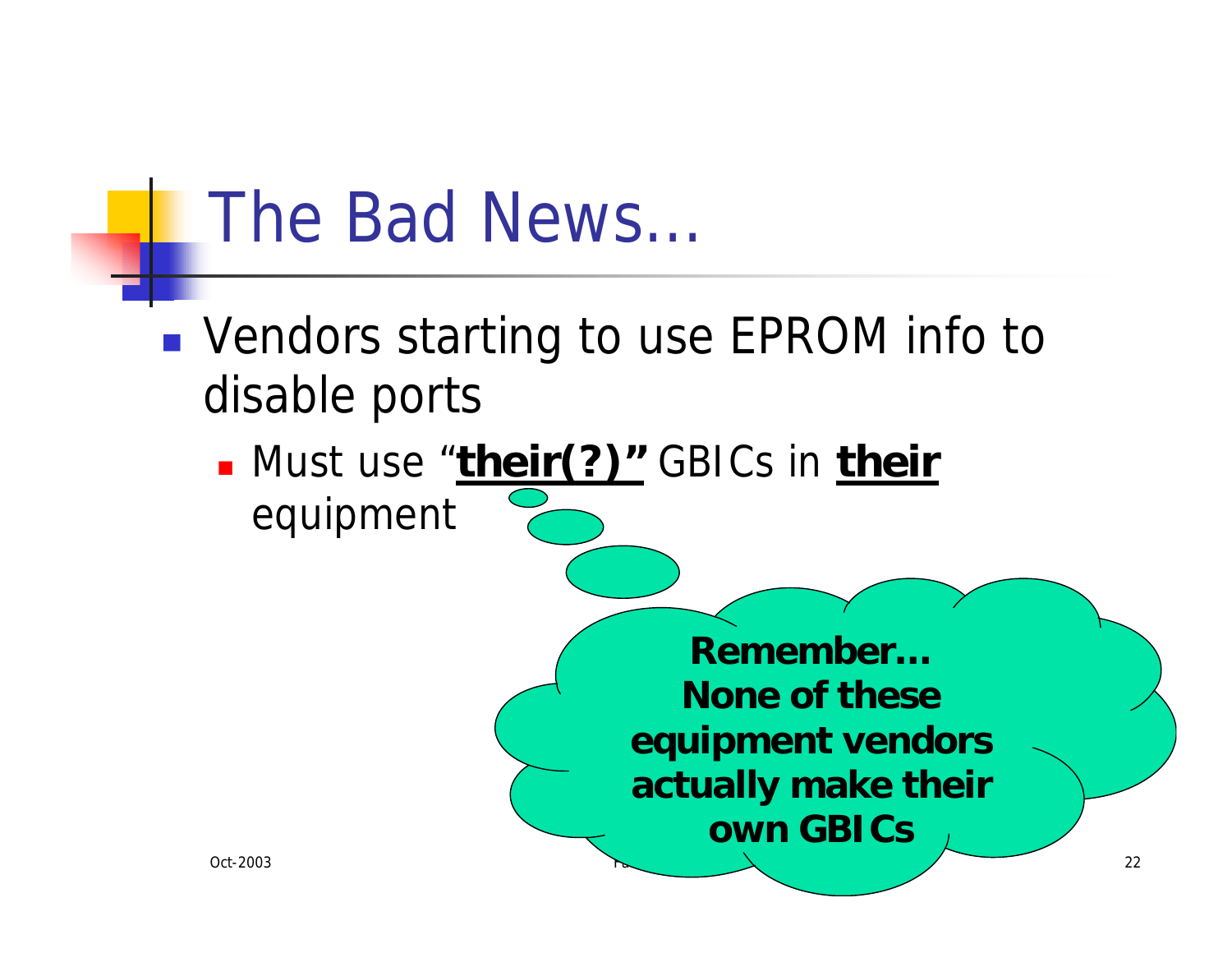### The Bad News…

- **n** Port disabling **n** Only a few vendors (currently) **All SFP GBICs** (now)
	- **New XFP GBICs** (likely)
- 

■ Older/larger **GBICs**… (ok for now) …but all may not be grandfathered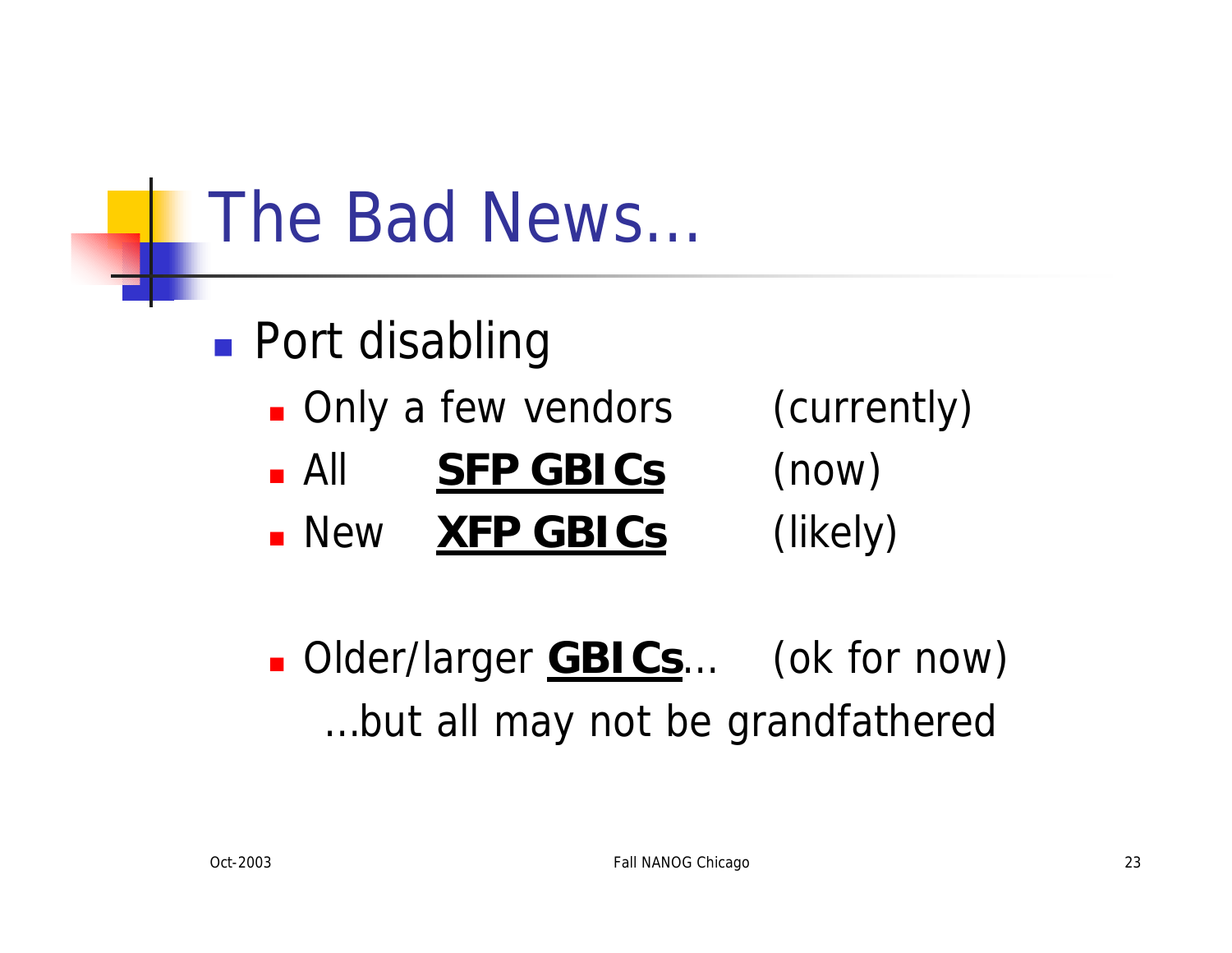#### Equipment Vendors

| Vendor           | <b>Disable</b><br>Port | Don't Care<br>(Today) |
|------------------|------------------------|-----------------------|
| <b>Harmonics</b> |                        | X                     |
| Motorola         |                        |                       |
| SkyStream        |                        | X                     |
| <b>BigBand</b>   |                        |                       |
| Terayon          |                        |                       |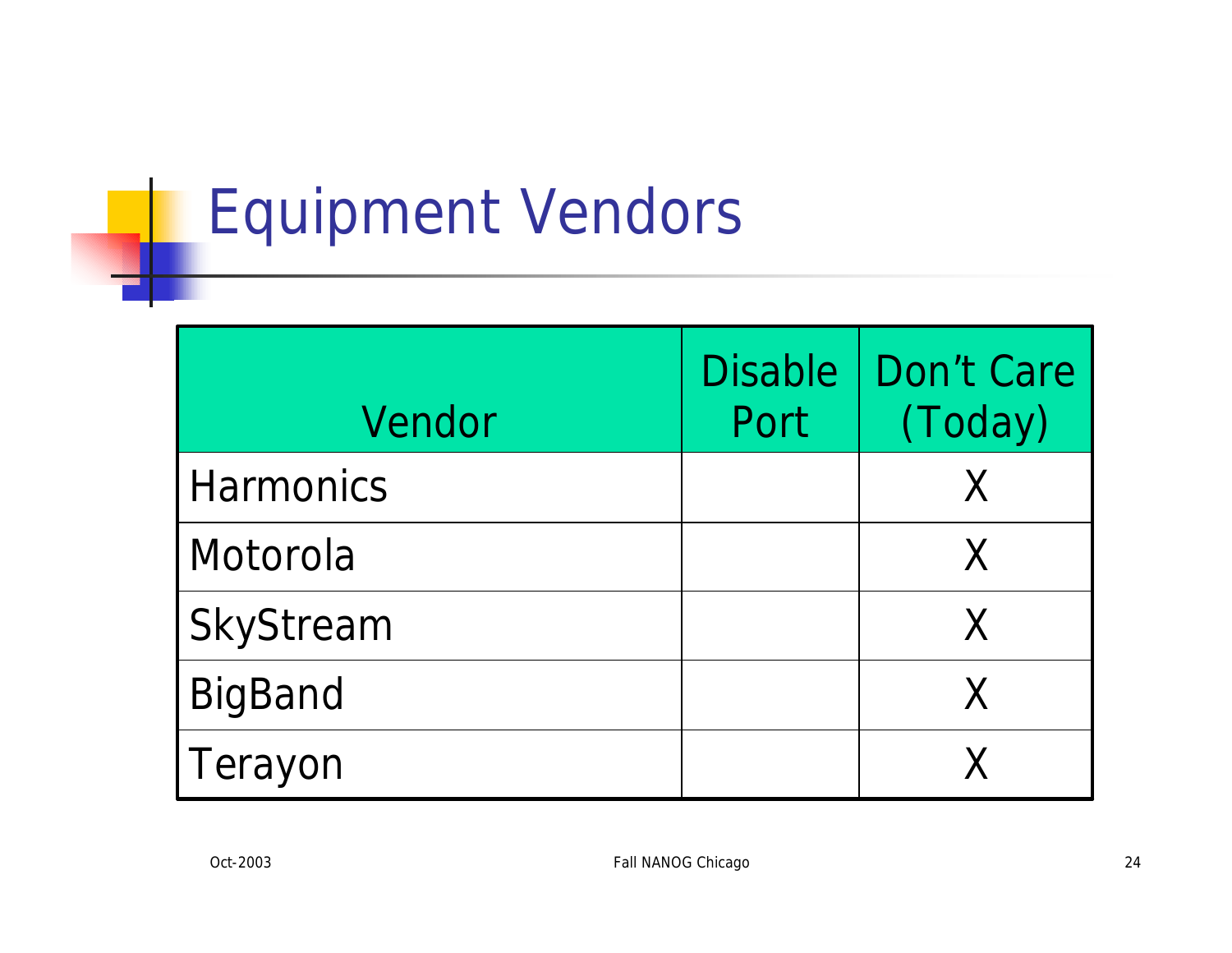#### Equipment Vendors

| Vendor           | <b>Disable</b><br>Port | Don't Care<br>(Today) |
|------------------|------------------------|-----------------------|
| Cisco            | X                      |                       |
| Juniper          |                        | X                     |
| Extreme          | $\chi$                 |                       |
| <b>Enterasys</b> |                        | X(?)                  |
| <b>Nortel</b>    |                        | X(?)                  |
| Foundry          |                        | X(?)                  |
| <b>Alcatel</b>   | X(?)                   |                       |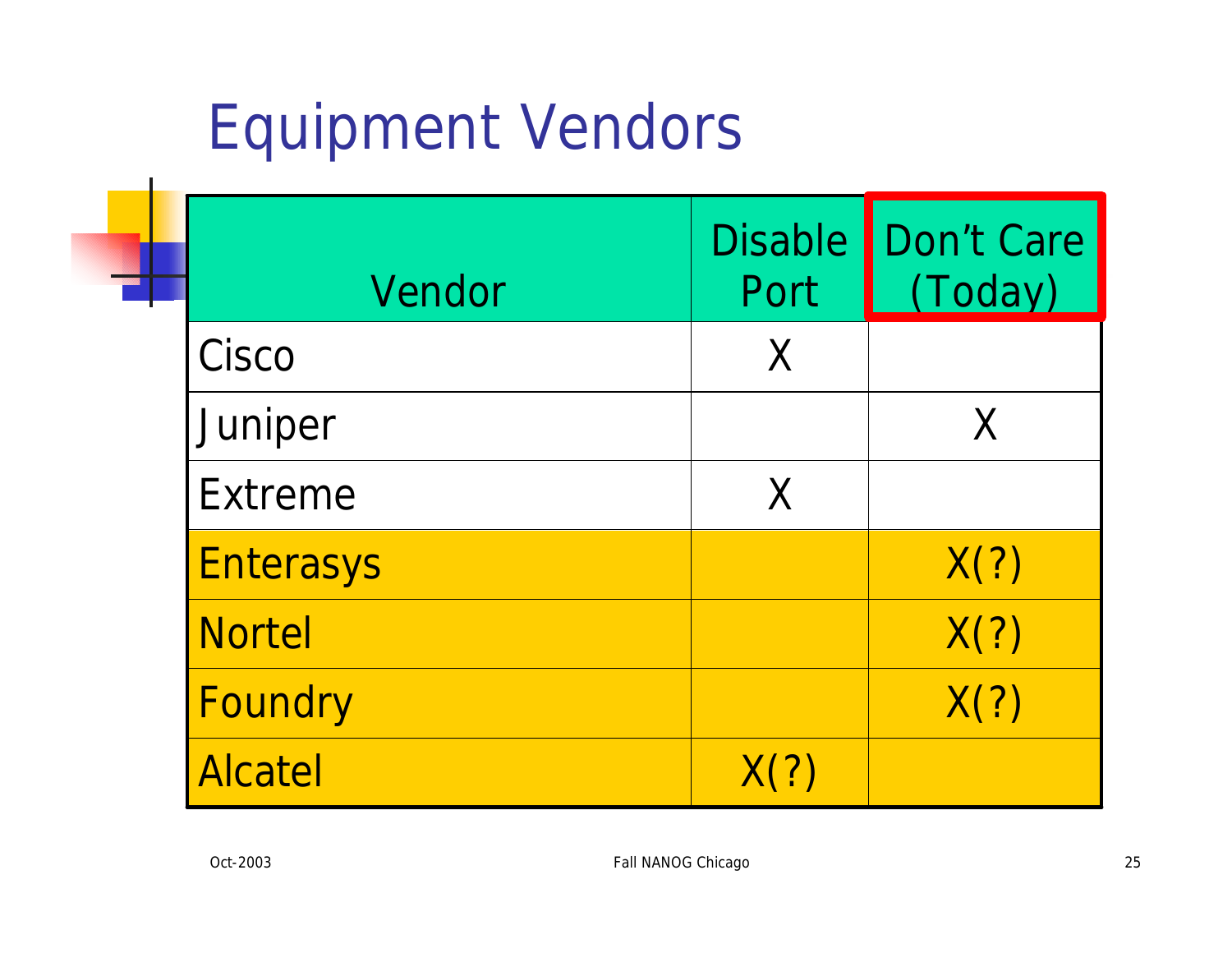#### ■ *"Some GBICs don't fit"*

- $\blacksquare$  Won't fit  $\blacksquare$  Won't use
- **Address via IEEE/MSA standards**
- **Publish list of approved/problem** manufacturers
- **Use Manufacturer ID in EPROM to** restrict/allow certain manufacturers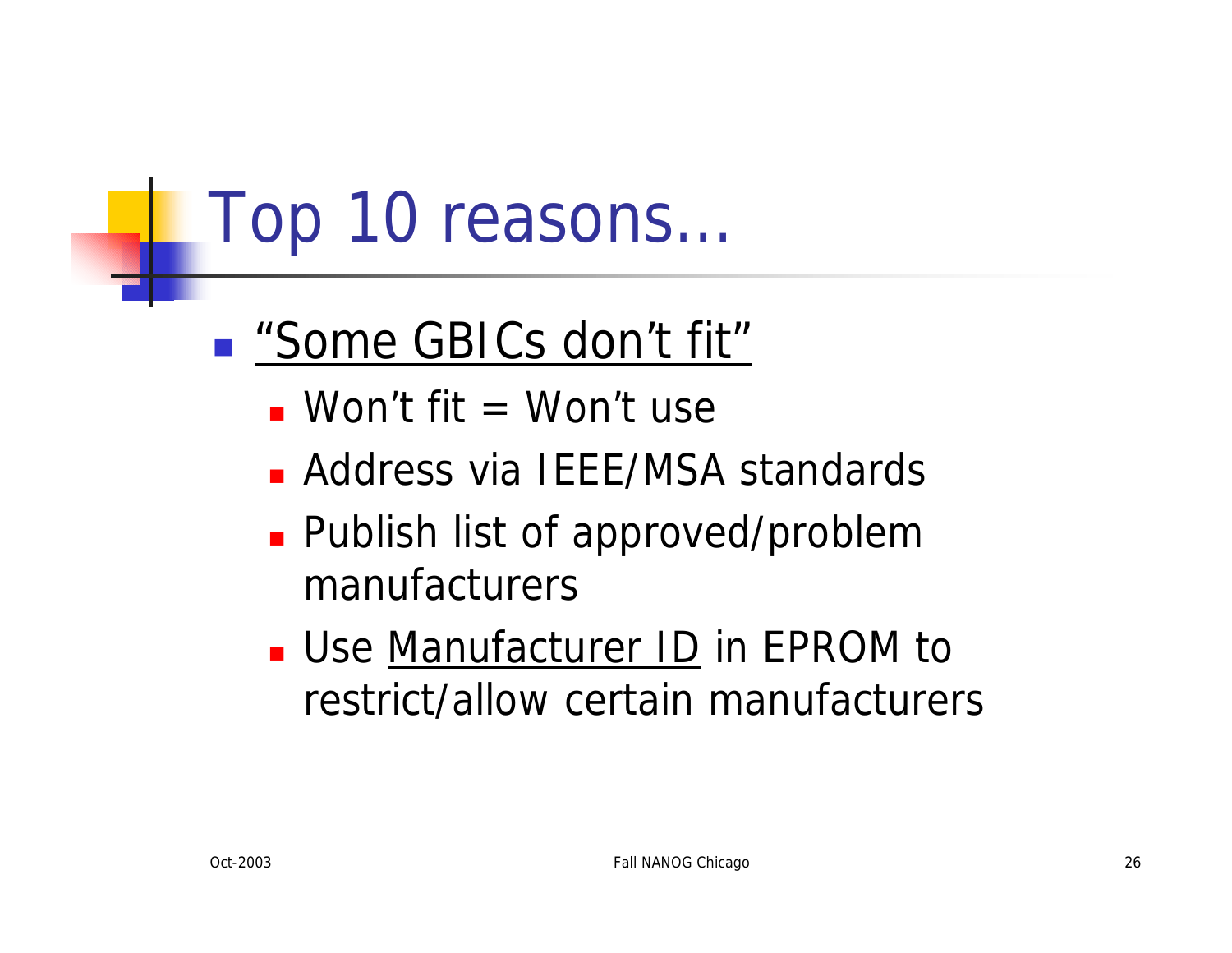#### ■ *"Some GBICs don't fit"*

#### ■ Tell customers to push harder...



■ …then charge extra for this "Automatic Locking" feature!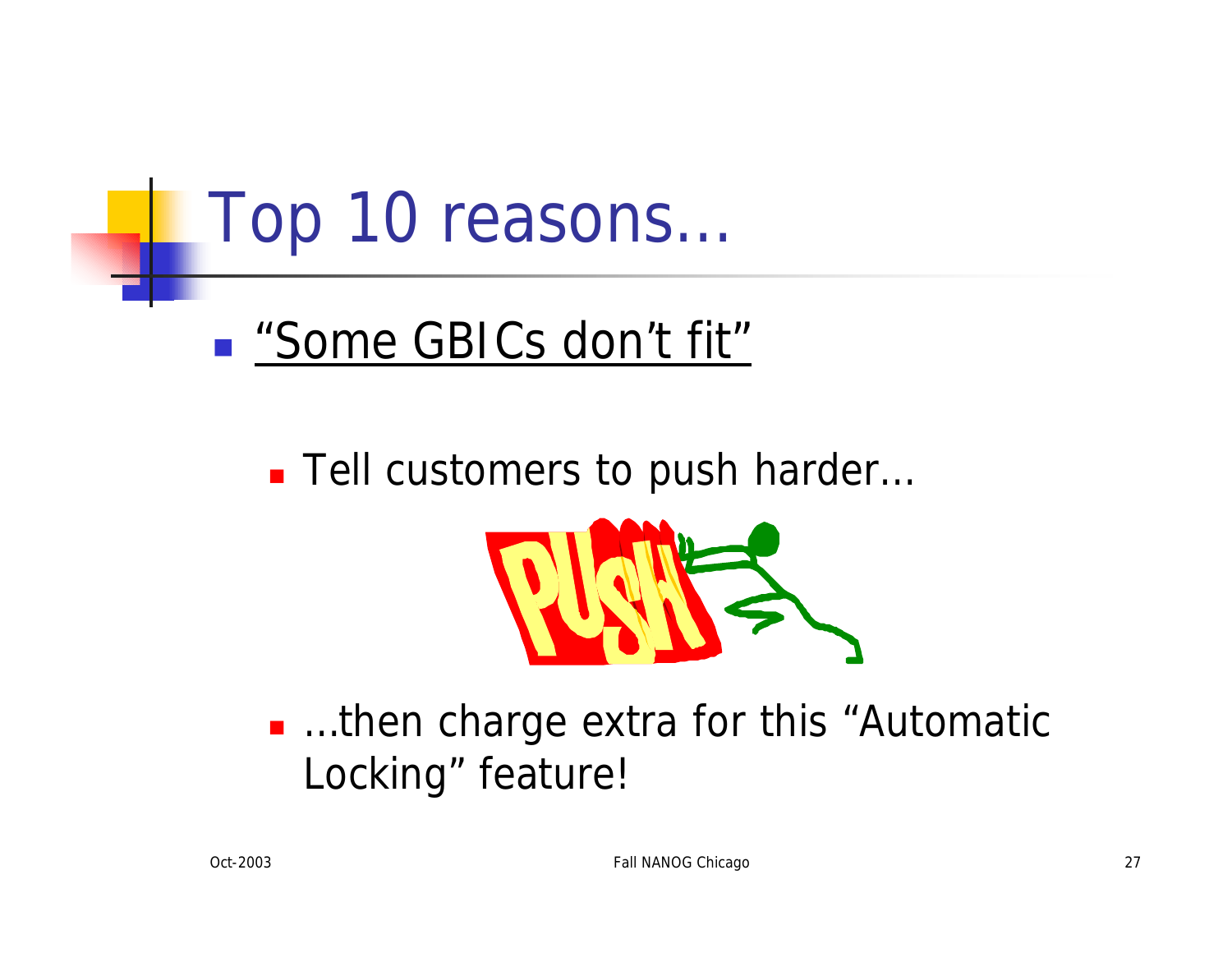#### <sup>n</sup> *"Some GBICs draw too much power"*

- **Doesn't work = Won't use**
- **Address via IEEE/MSA standards**
- **Publish list of approved/problem** manufacturers
- **Use Manufacturer ID in EPROM to** restrict/allow certain manufacturers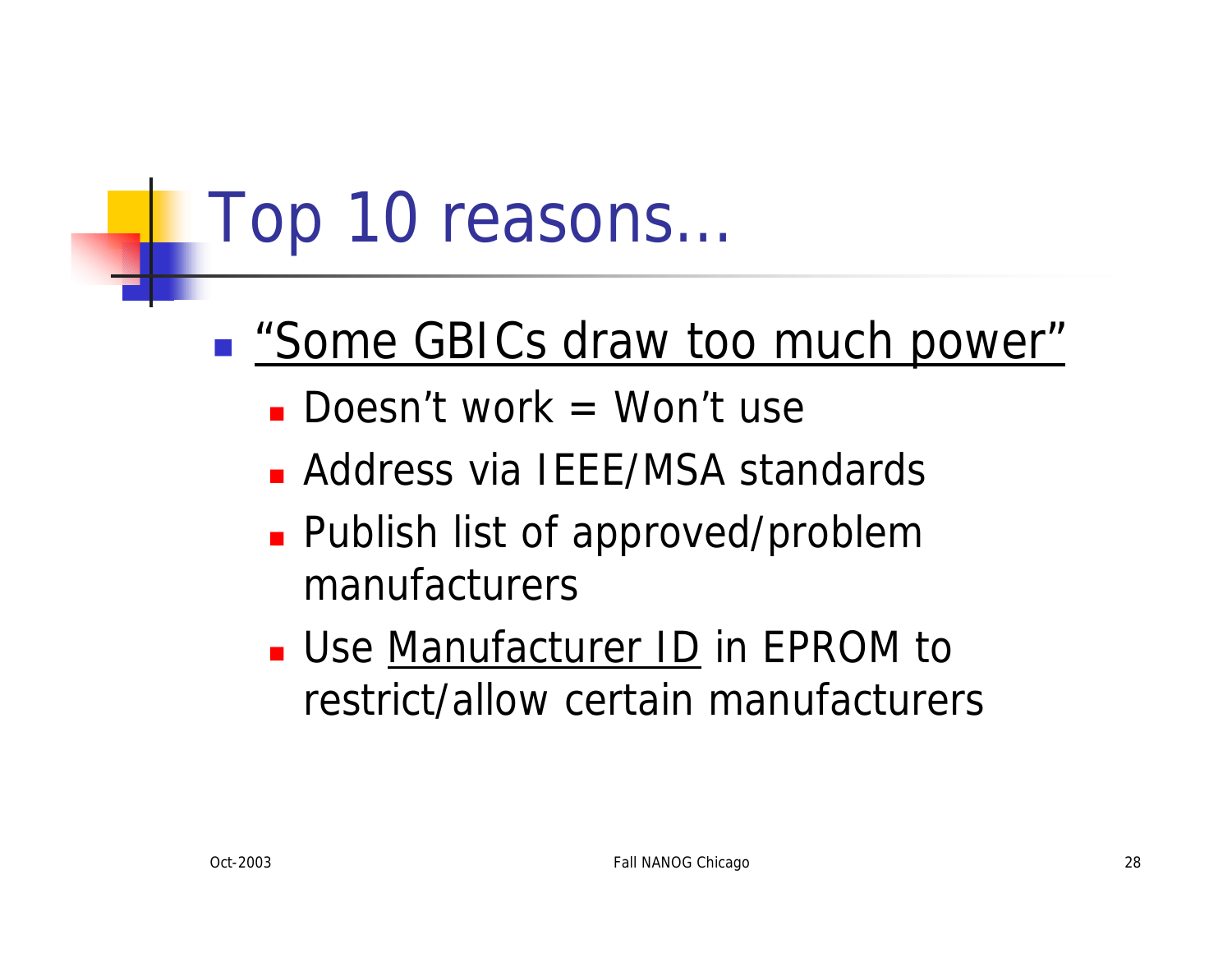■ *"Some GBICs draw too much power"* 

**Fuses & Breakers** 

- **Nour own GBICs can go bad too**
- **Nou should be protecting your cards anyway**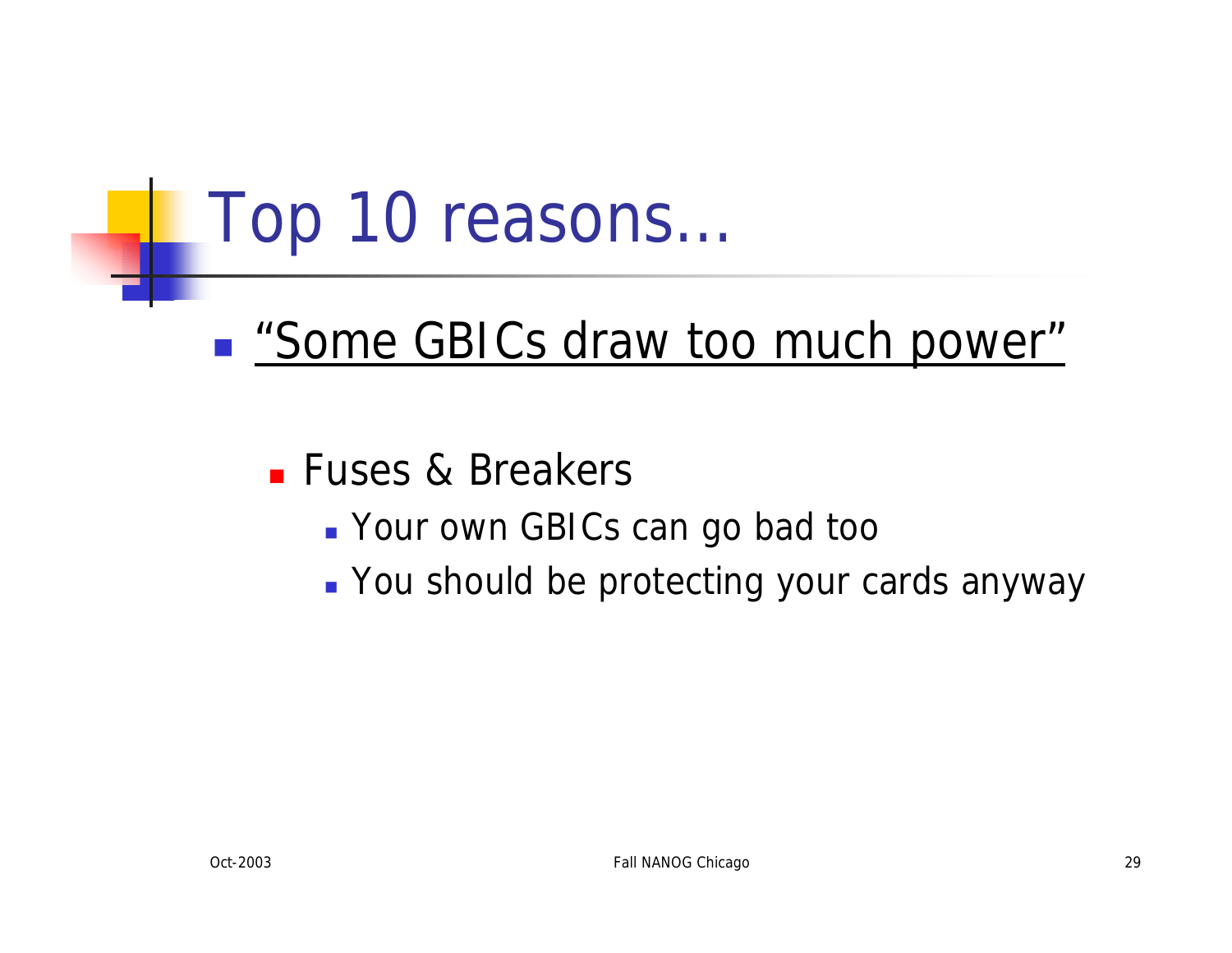#### ■ *"Losing Revenue to 3<sup>rd</sup> Parties"*

- **n** Yes, it's tough all over
- **n** Competition
	- **No. 7 Yes, it still exists**
	- **It's the "Name of the Game"**
- **If** 3<sup>rd</sup> parties can make money through resale why can't you?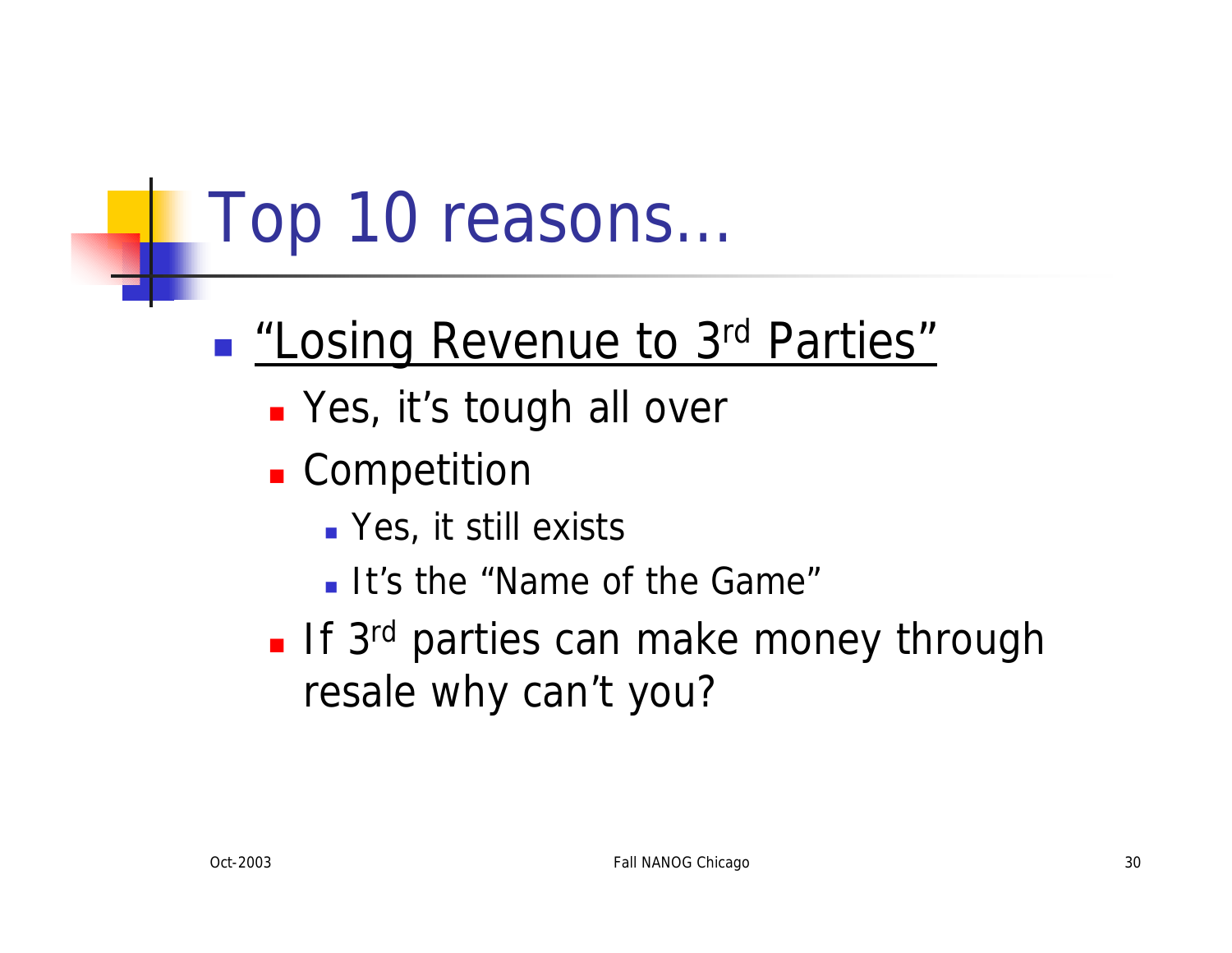- <sup>n</sup> *"Quality Control – our OEM makes them to our exacting standard"*
- Their OEMs say…
	- **n** it still adheres to IEEE/MSA standards
	- **n** the identical GBICs are supplied to **all** their customers
	- **n** any quality changes are incorporated into their regular production runs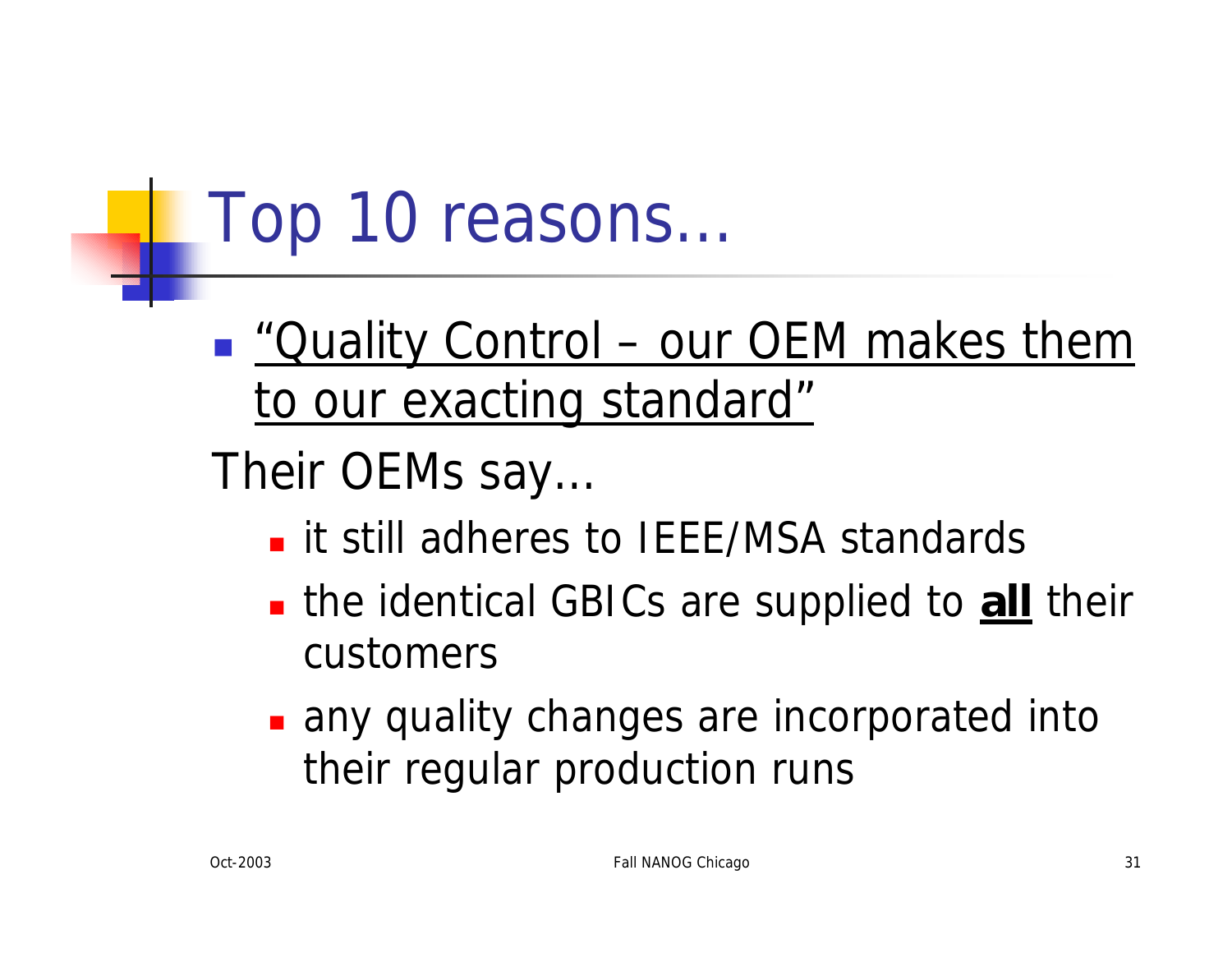#### ■ *"Our customers wanted this"*

- $\blacksquare$  Who?
- **Customers want vendors to support** IEEE/MSA standards too
- Customers want options too...
	- Make "Port Disable" the default but give customers option to override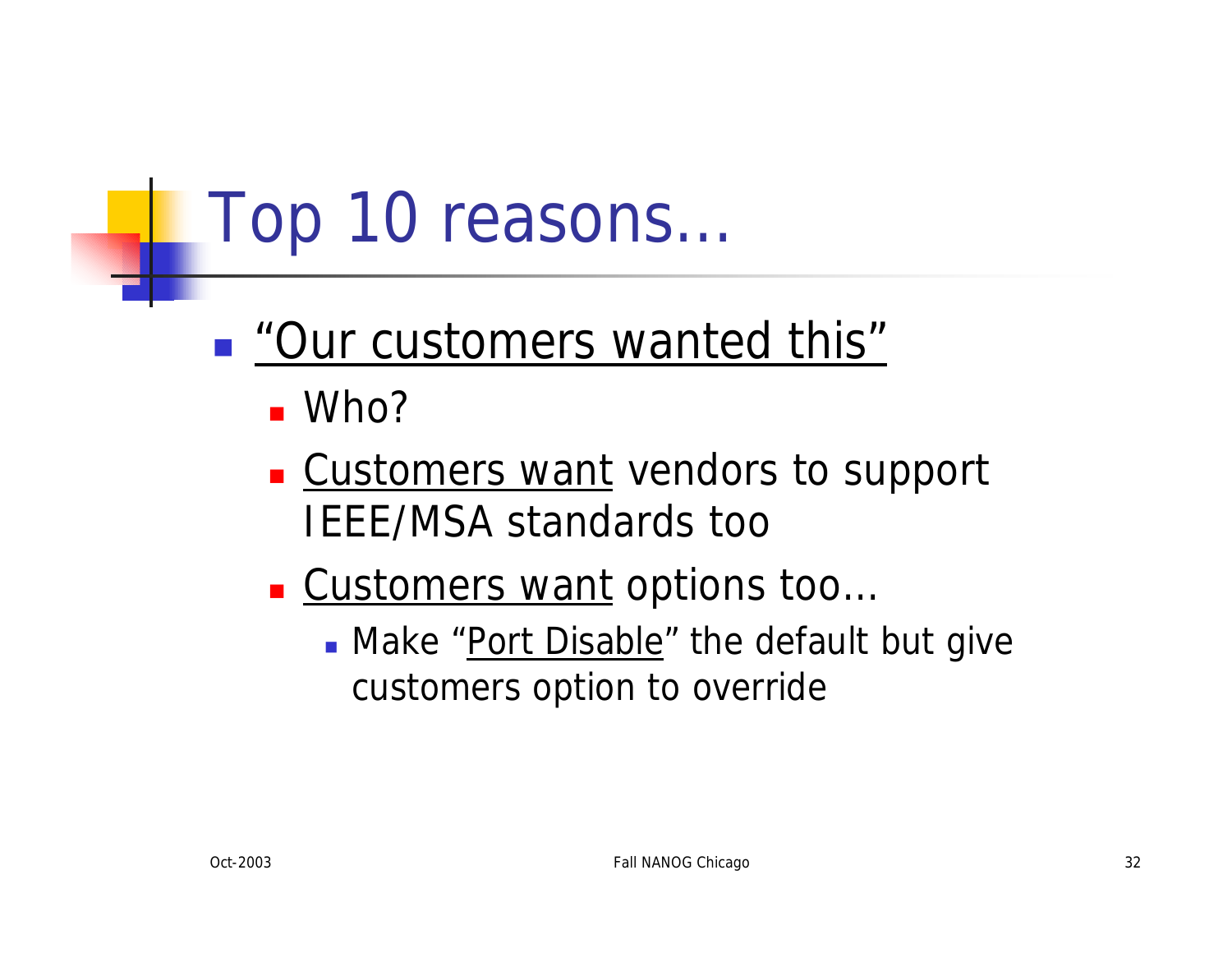- *"We can't support or warrantee the use of 3rd party GBICs"*
	- **E** Even if GBIC is identical from the same OEM you use – why not?
	- **E** Customer can swap in Vendor's approved GBIC during troubleshooting
	- **n** If both GBIC and your card adheres to the IEEE/MSA standards what's the problem?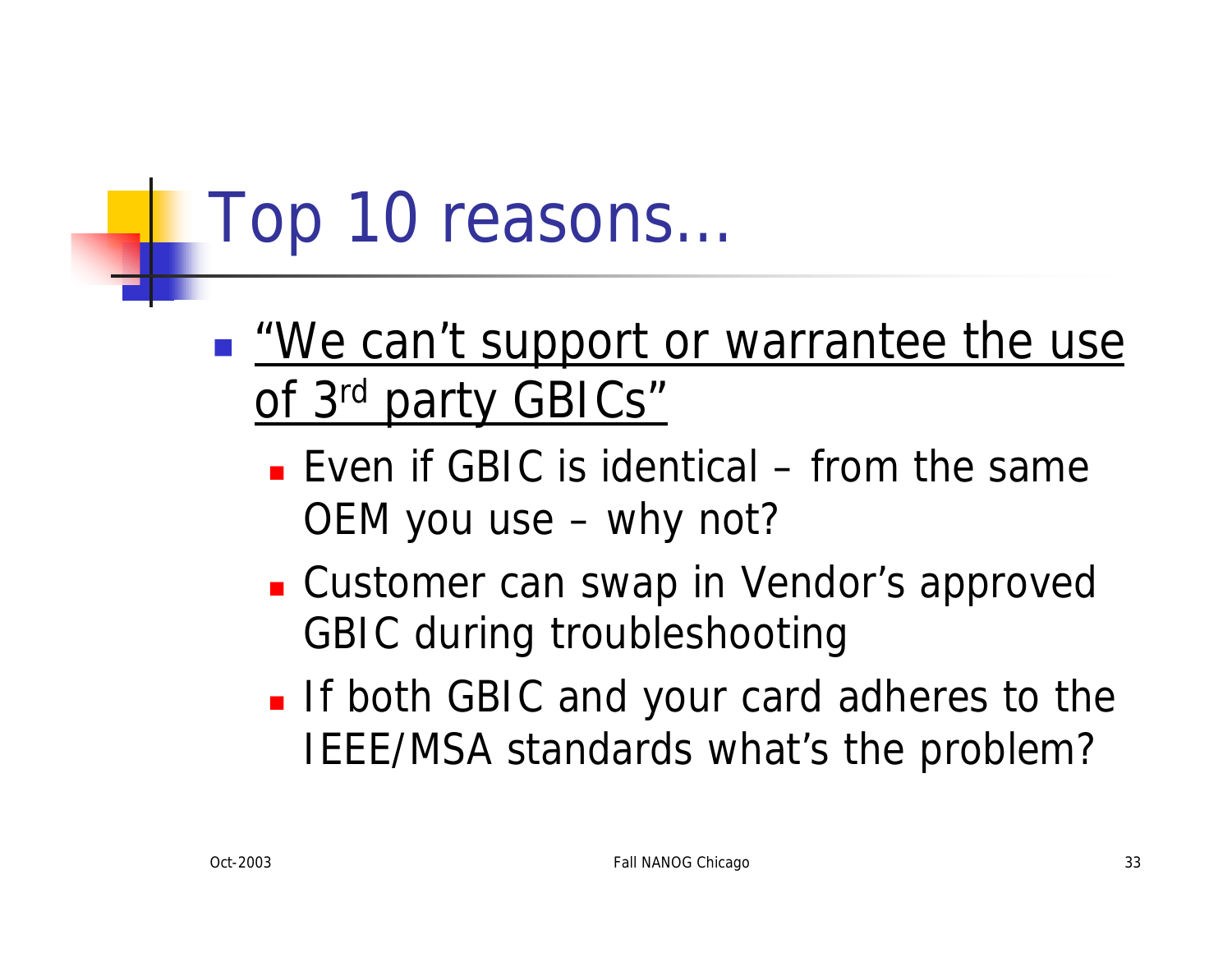#### <sup>n</sup> *"Protecting the Industry – Keeping problem GBICs out of the market"*

- $\blacksquare$  EPROM is re-writeable
	- **Less expensive to re-write a EPROM than to put** a "Vendor X" label on the outside of the GBIC

#### **Nill actually** cause more problems

■ "Bad" GBICs won't be distinguishable from the vendor's "Good" ones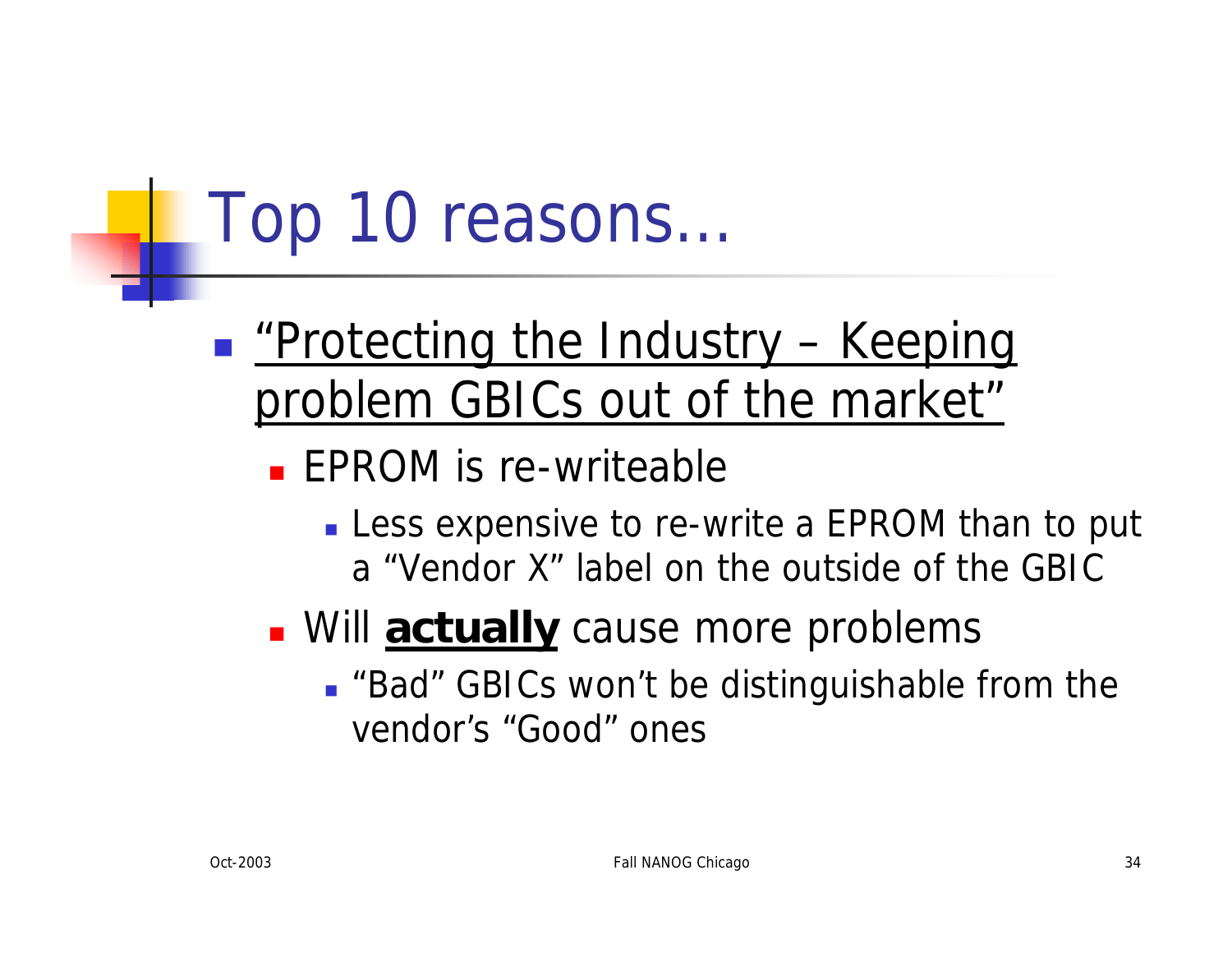# Shaw's GBIC Experience

- We have interchangeably used multivendor GBICs for last 5 years.
- **No problems**
- **n** Just lucky??
	- All our GBICs come from one of the 3 major GBIC manufacturers (OEMs)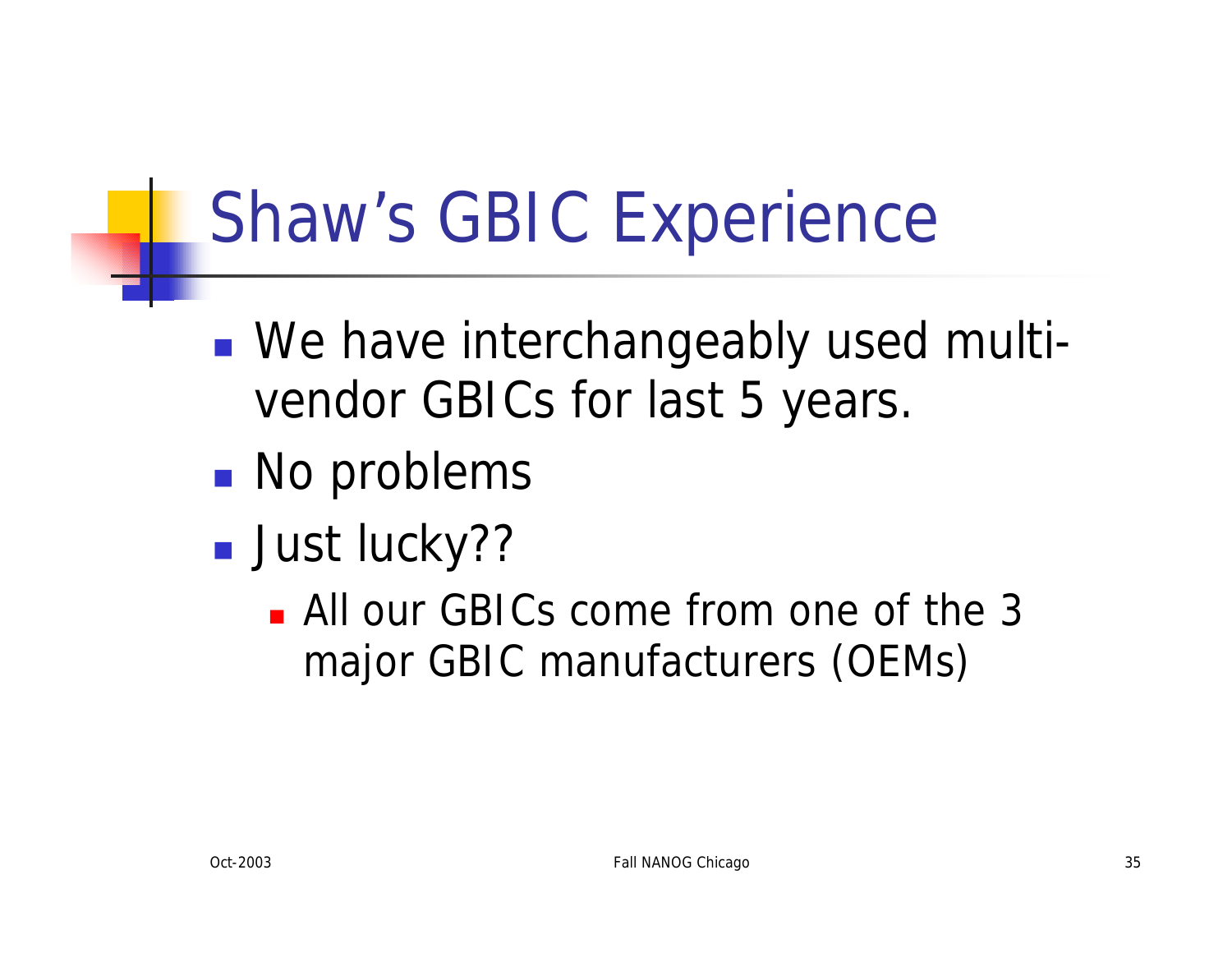

n It's up to you…

#### **n** Push vendors to

- Make "disable port" an option
- **Expand GBICs use to other cards** 
	- **n** One line card that did Ethernet, OC48, DS3, etc
	- **Just add the GBIC for the interface you want**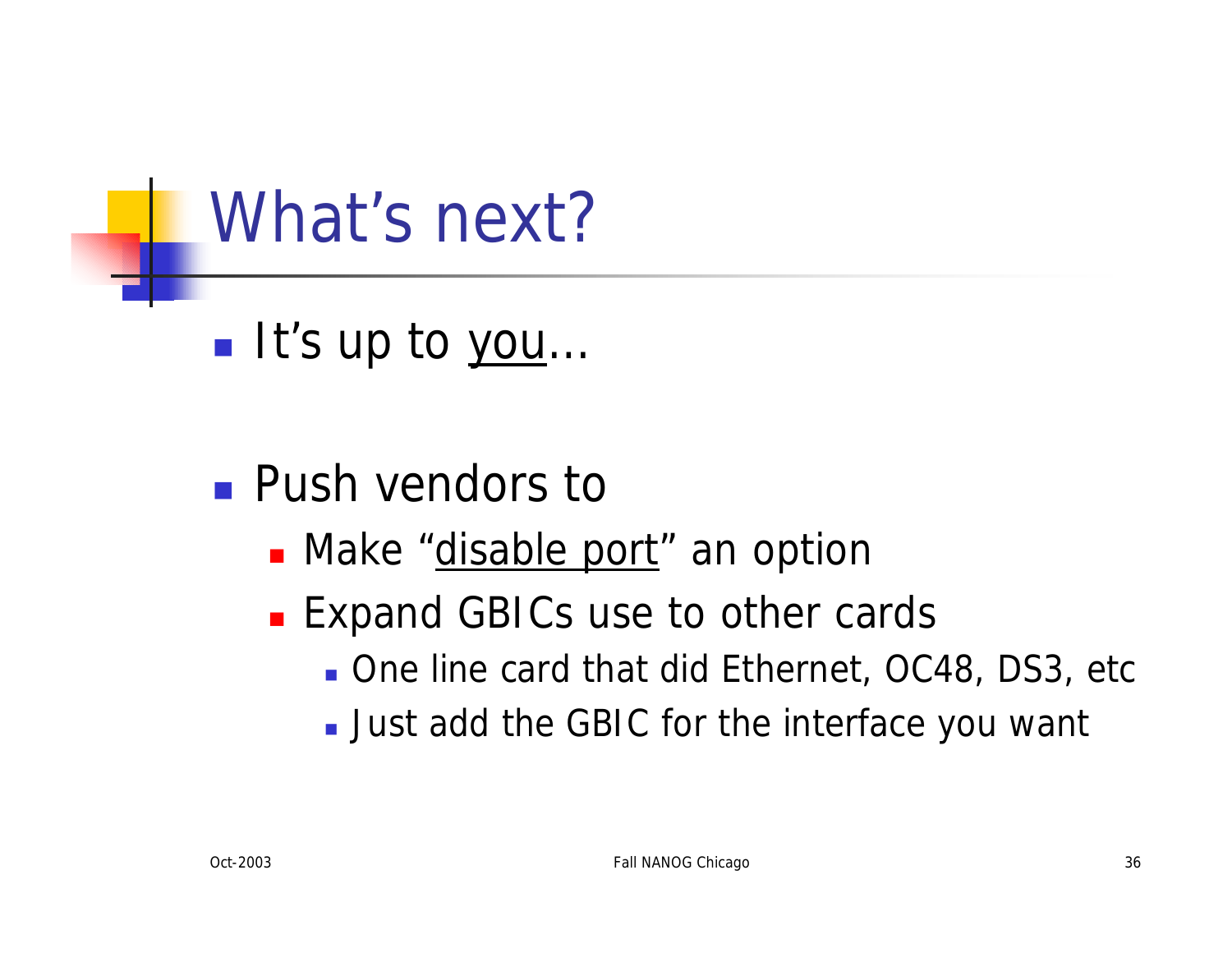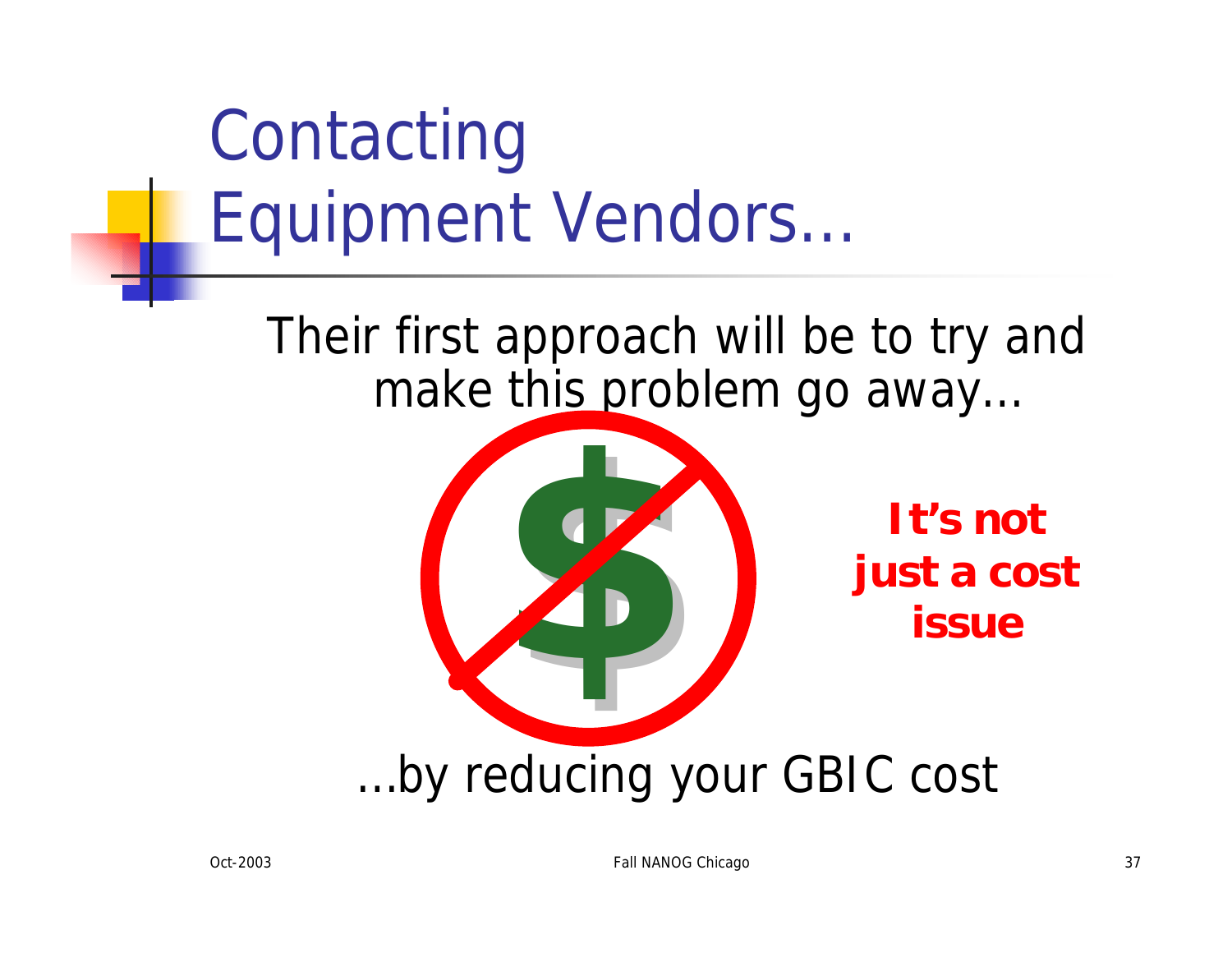Contacting Equipment Vendors…

- **still early in the game** 
	- **n** Many still sitting on the sidelines
- **n** Find out what their GBIC direction is
- Put multi-vendor GBIC support in purchase and support agreements
- **Encourage vendor to become actively** involved & support current IEEE/MSA standards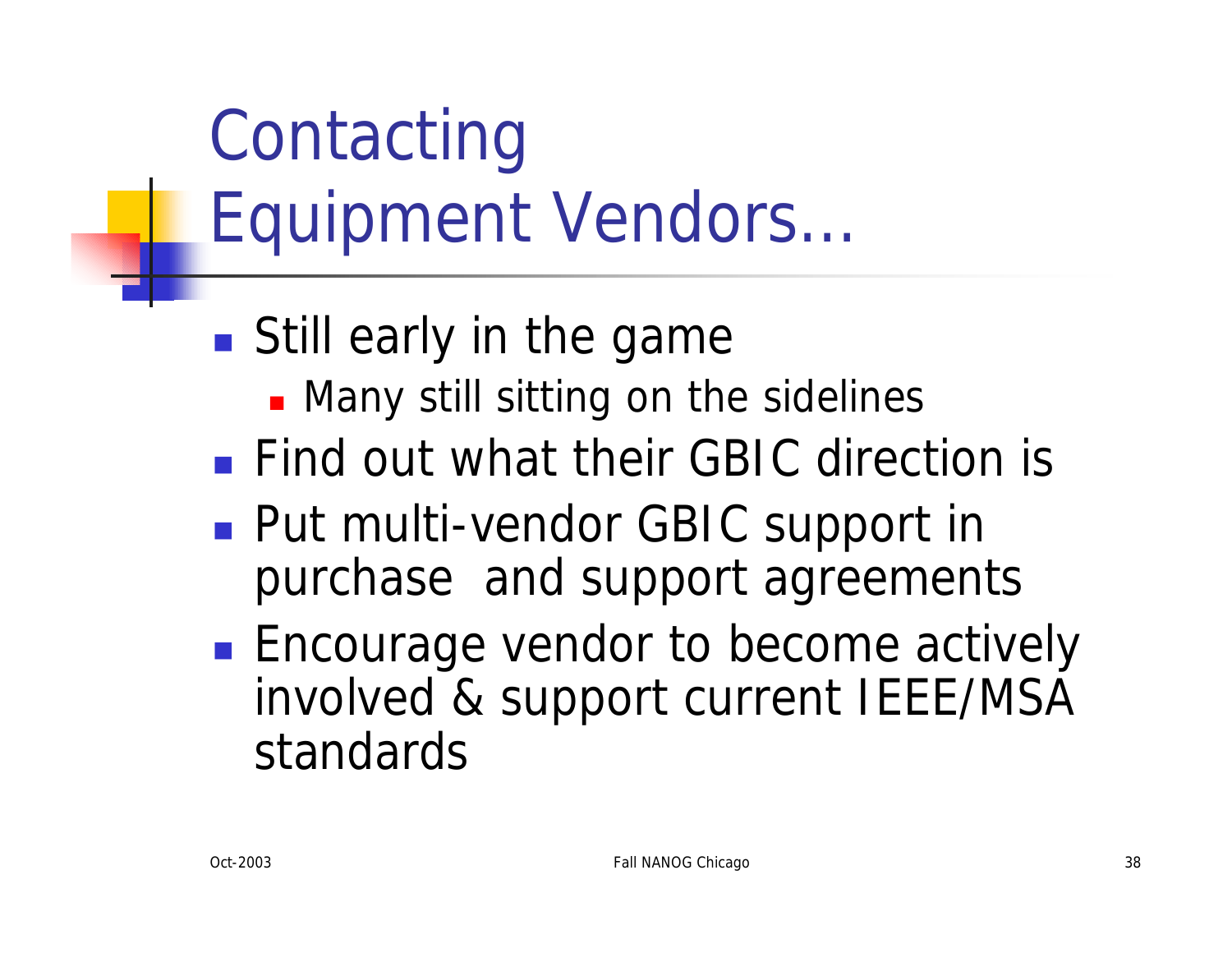# More Information

- Dave.Wodelet@sjrb.ca
- <sup>n</sup> General site:
	- nttp://www.schelto.com/
- **EXECUTE:** IEEE Spec for SX, LX GBICs
	- nttp://www.schelto.com/802\_3/1Gig/index.htm
- **NSA for SFP GBICs** 
	- nttp://schelto.com/SFP/index.html
- **FILELE 802.X Standards** 
	- nttp://standards.ieee.org/getieee802/new.html